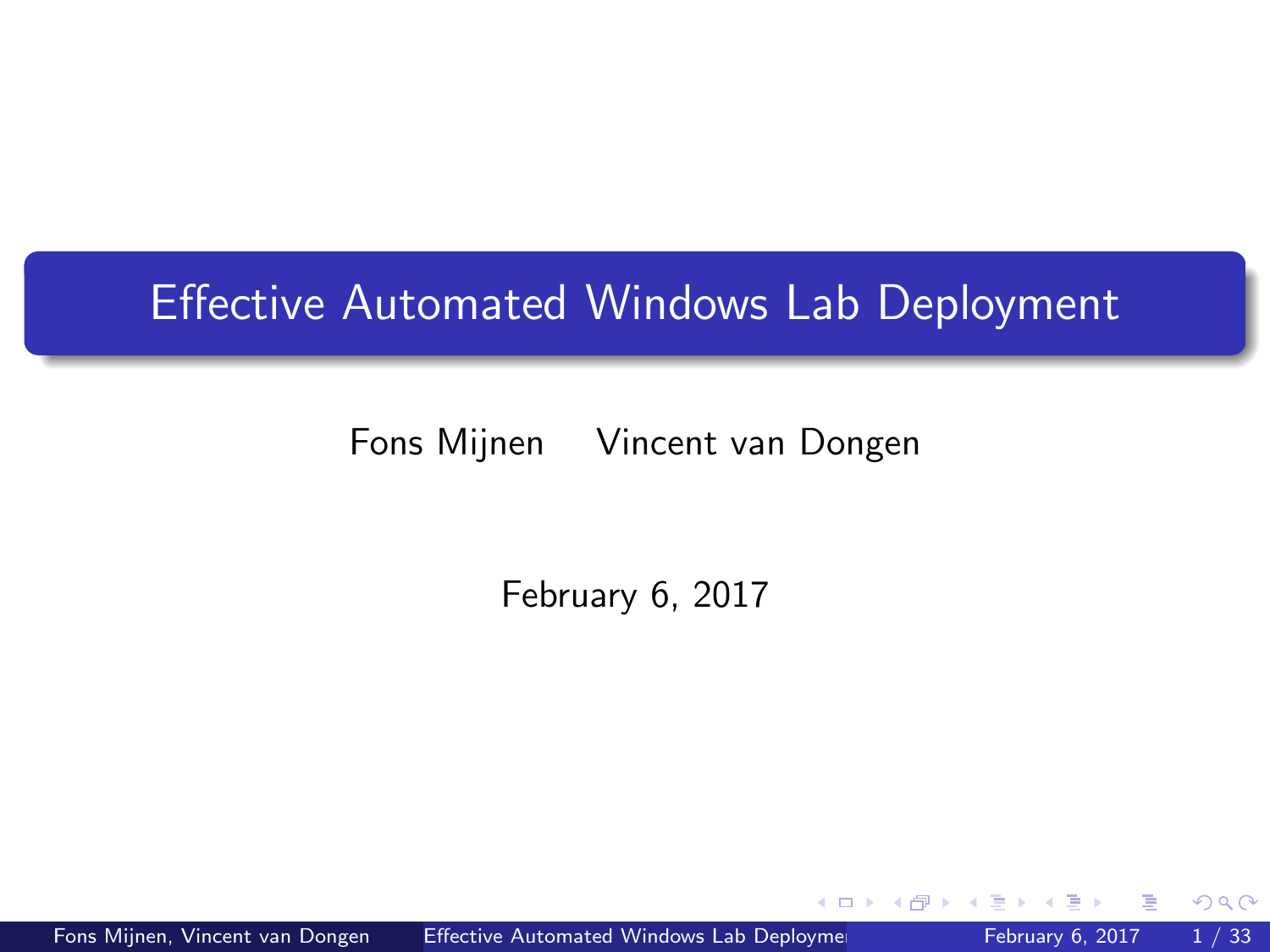- IT professionals, students, and researchers use test labs for a variety of reasons.
- Many products and techniques exist to automatically deploy Windows systems. However, these tools only deploy Windows systems and don't configure a realistic test environment
- **O** Therefore:
	- Manual configuration is required to create a useful testlab.
	- **•** Technical knowledge is required to build a testlab.
	- These deployment tools require a lot of user input

4 D F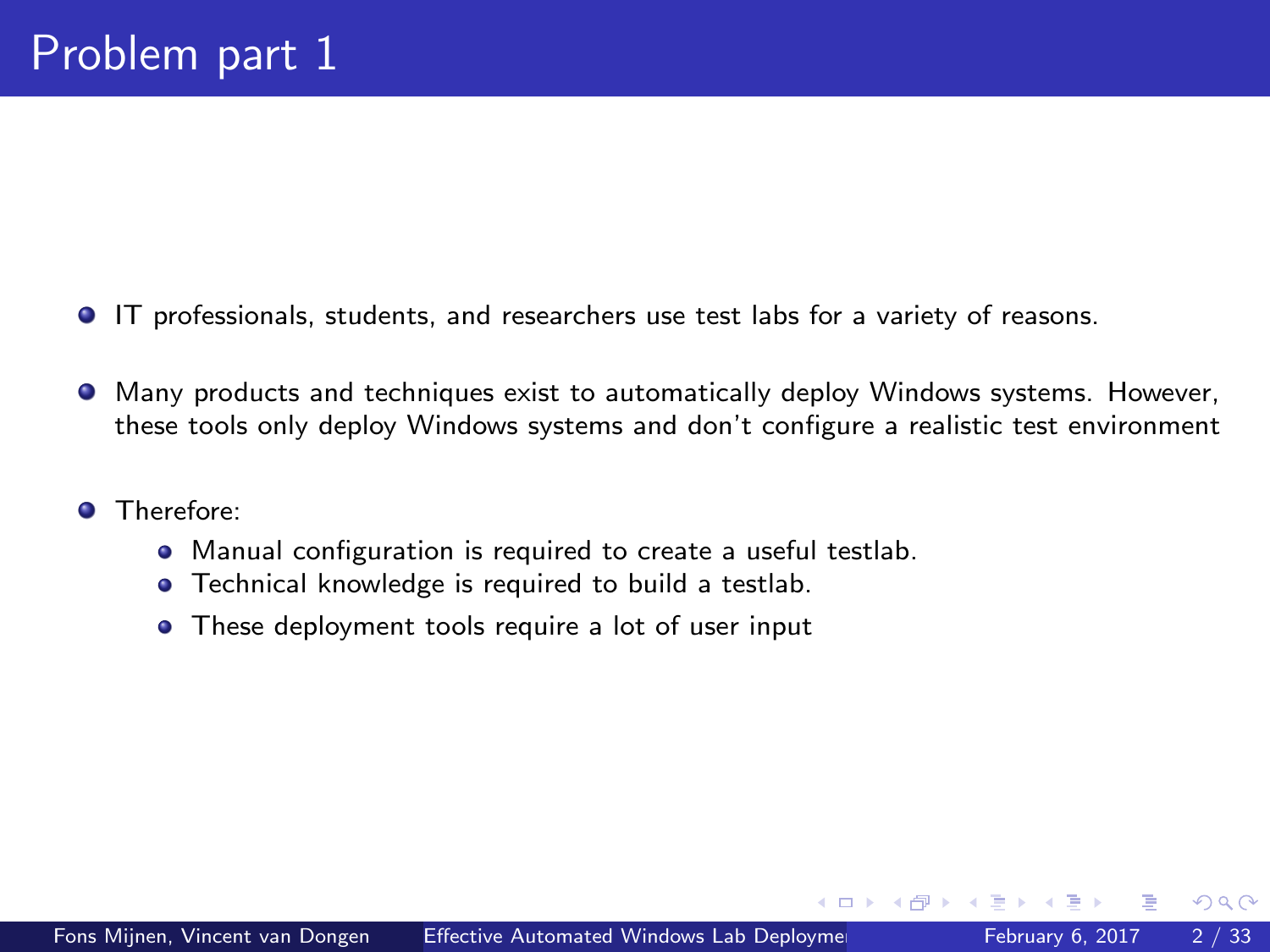In order to create a realistic testlab, traces of users and systems have to be added to the testlab. Examples of traces of user and systems are:

- Groups and user account located in the user-database.
- Random files located in user folders.
- Mailboxes with email included.
- Client applications.
- Log and event files.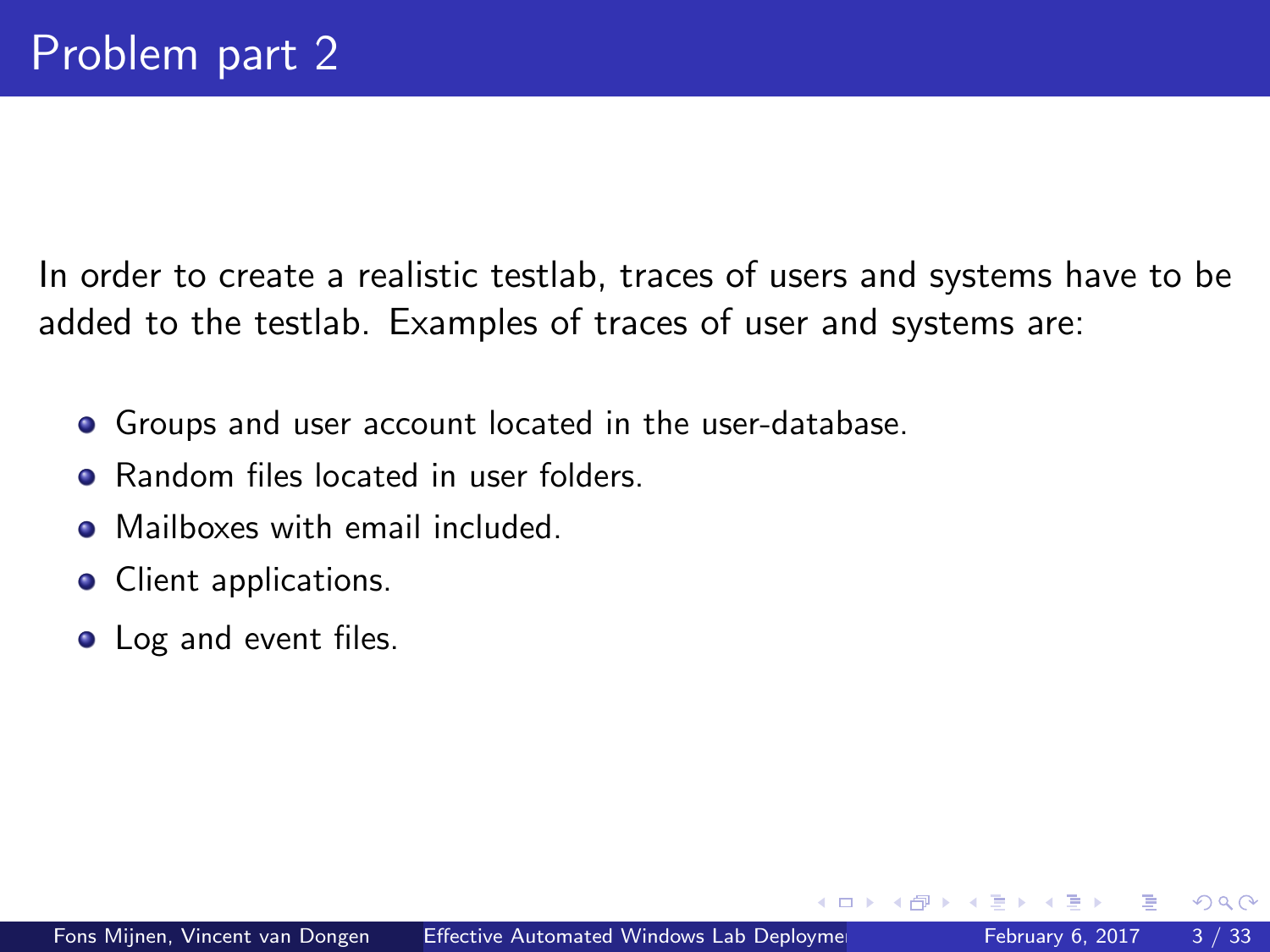#### Main question:

• Is it possible to automate a fast and easy rollout of a realistic Windows test environment with minimal user interaction?

### Sub question:

- What kind of techniques and methods exist to deploy and configure a testlab?
- What is the most suitable option to automate the deployment and configuration of a testlab?
- What kind of techniques and methods exists to simulate system and user behavior on machines?
- What is the most suitable option to automate the simulation of system and user behavior on windows machines?

4 D F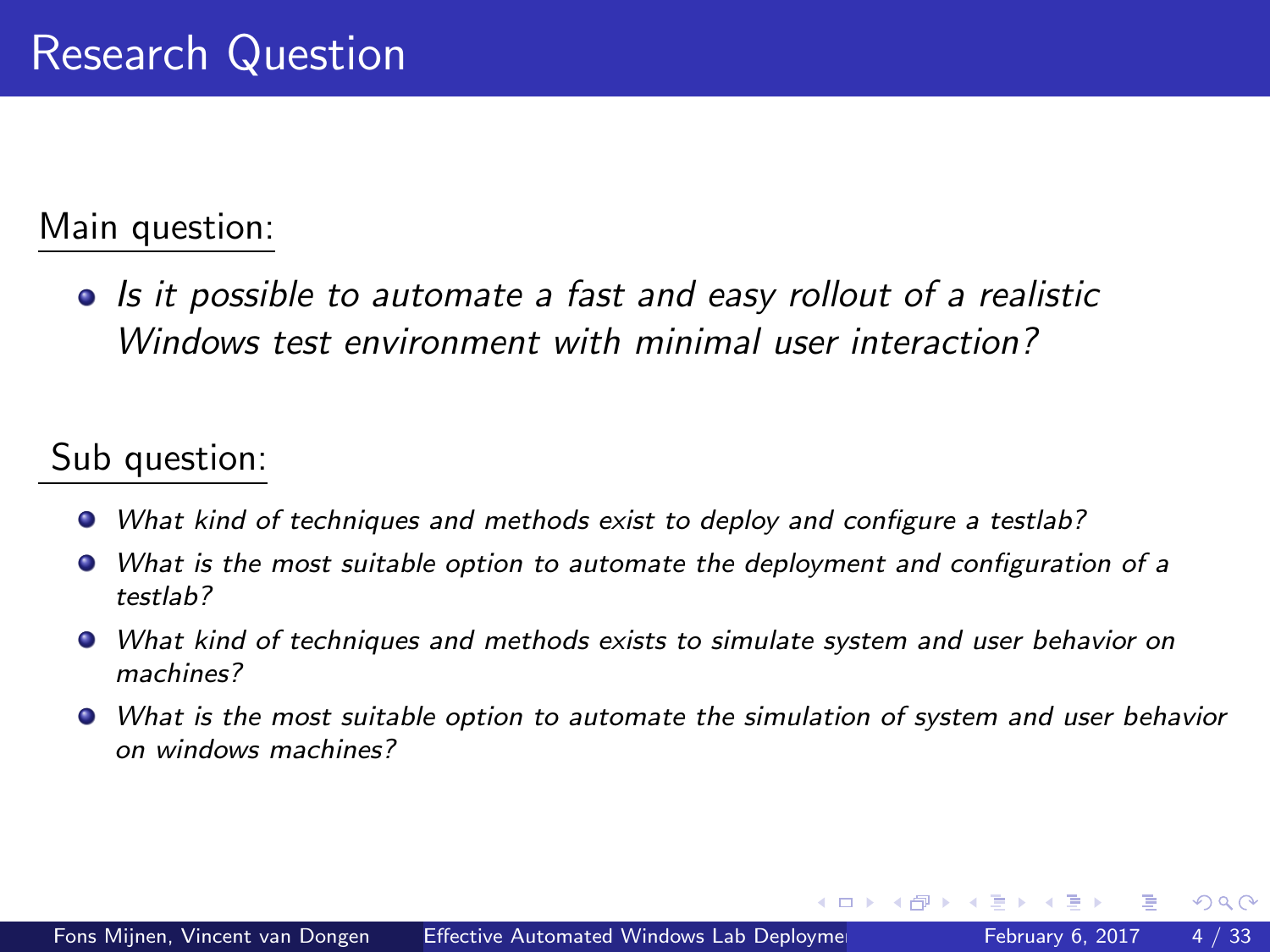# Defining the testlab



Figure: Overview of the domain structure of the testlab

4 D F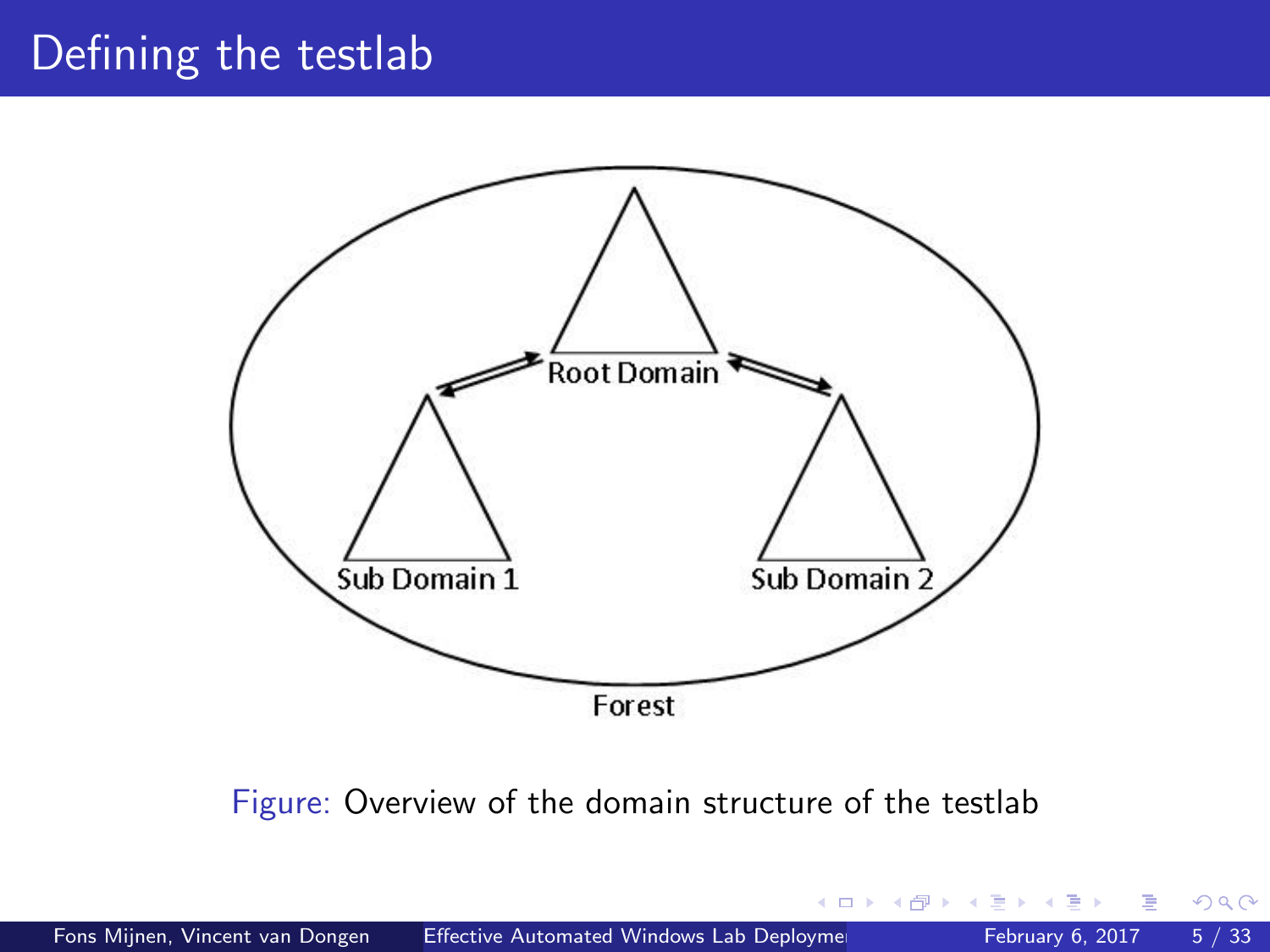#### Defining the testlab with system requirements

- **Multiple Active Directory Domain Controllers.**
- Active Directory for a user database with users, groups and Organization Units.
- Email Server, Domain Name Server, Web server, DHCP server, SMB share.
- Client computer systems with internet access.
- **•** Traces of user and system behavior.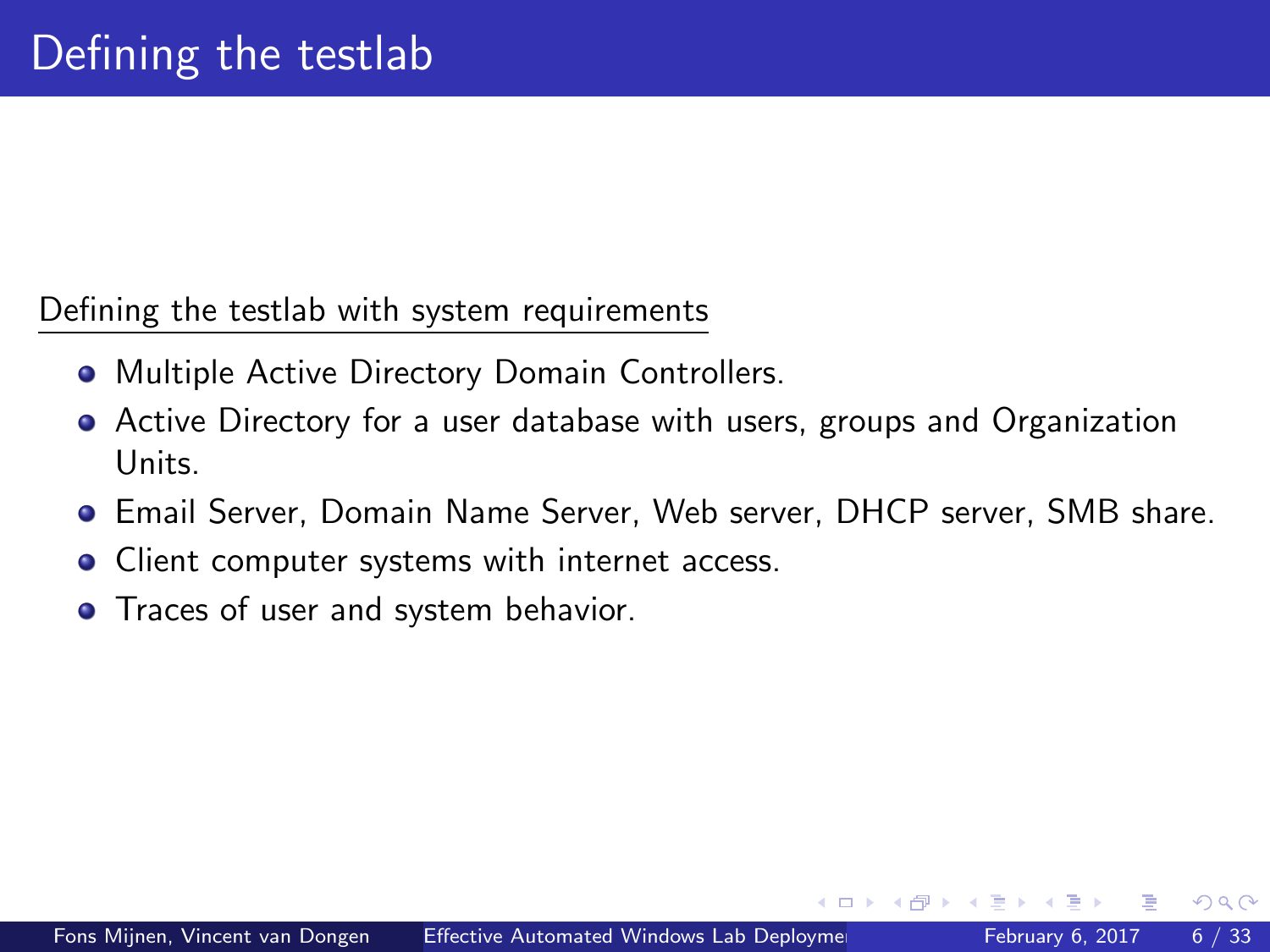Defining the testlab with functional requirements

- Relatively fast deployment (less than 12 hours).
- Minimal user interaction. ٠
- Definable parameters such as domain names, IP-addresses and users/groups. 0
- The total costs should be as low as possible.  $\bullet$
- The total amount of disk space should be as low as possible.
- Functionality to automatically update Windows servers and clients.  $\bullet$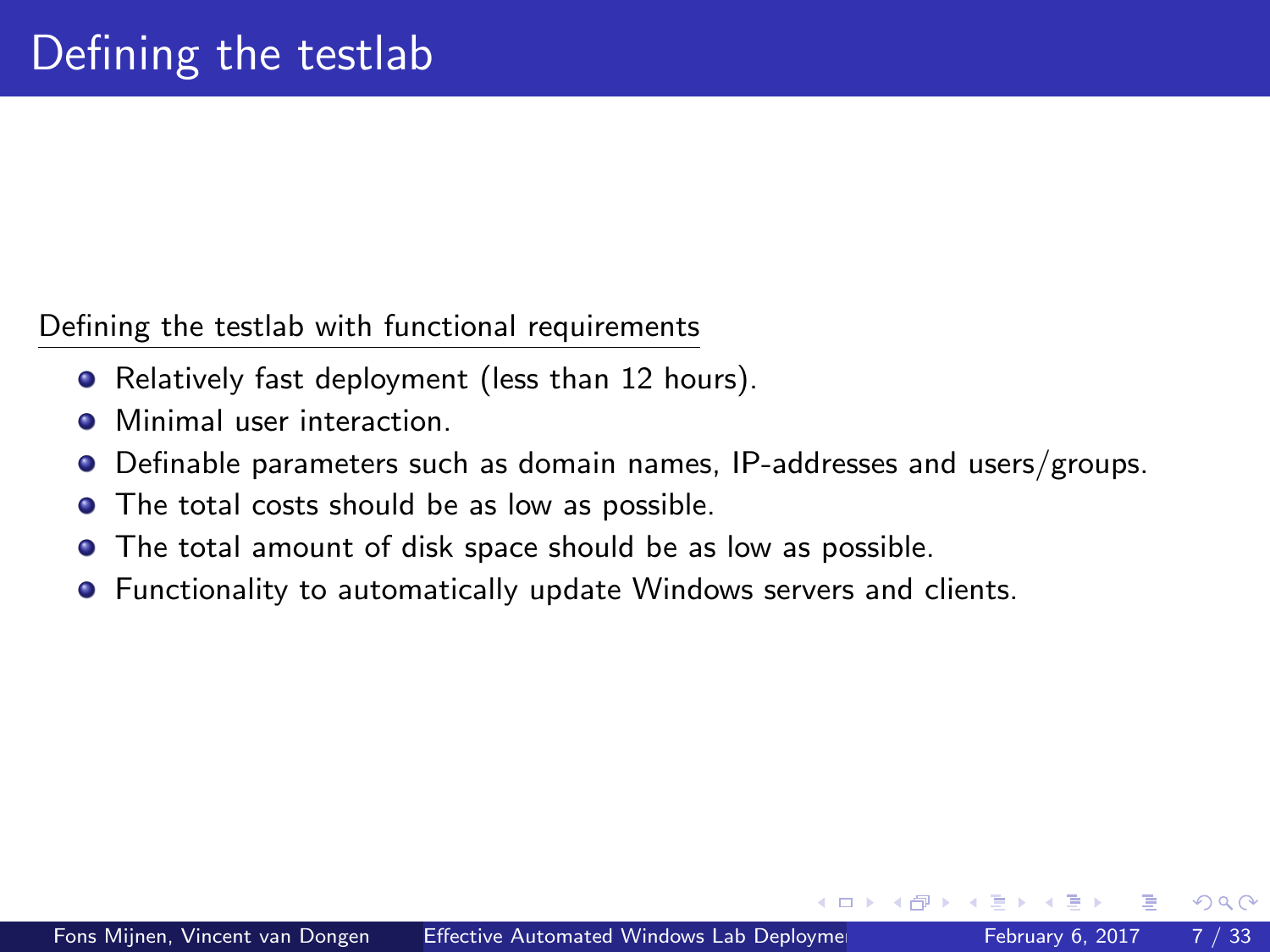Current techniques to deploy and configure a testlab

- **1** Configuration management
- <sup>2</sup> Image deployment
- **3** Virtual Machine Snapshot
- <sup>4</sup> Templates

 $\leftarrow$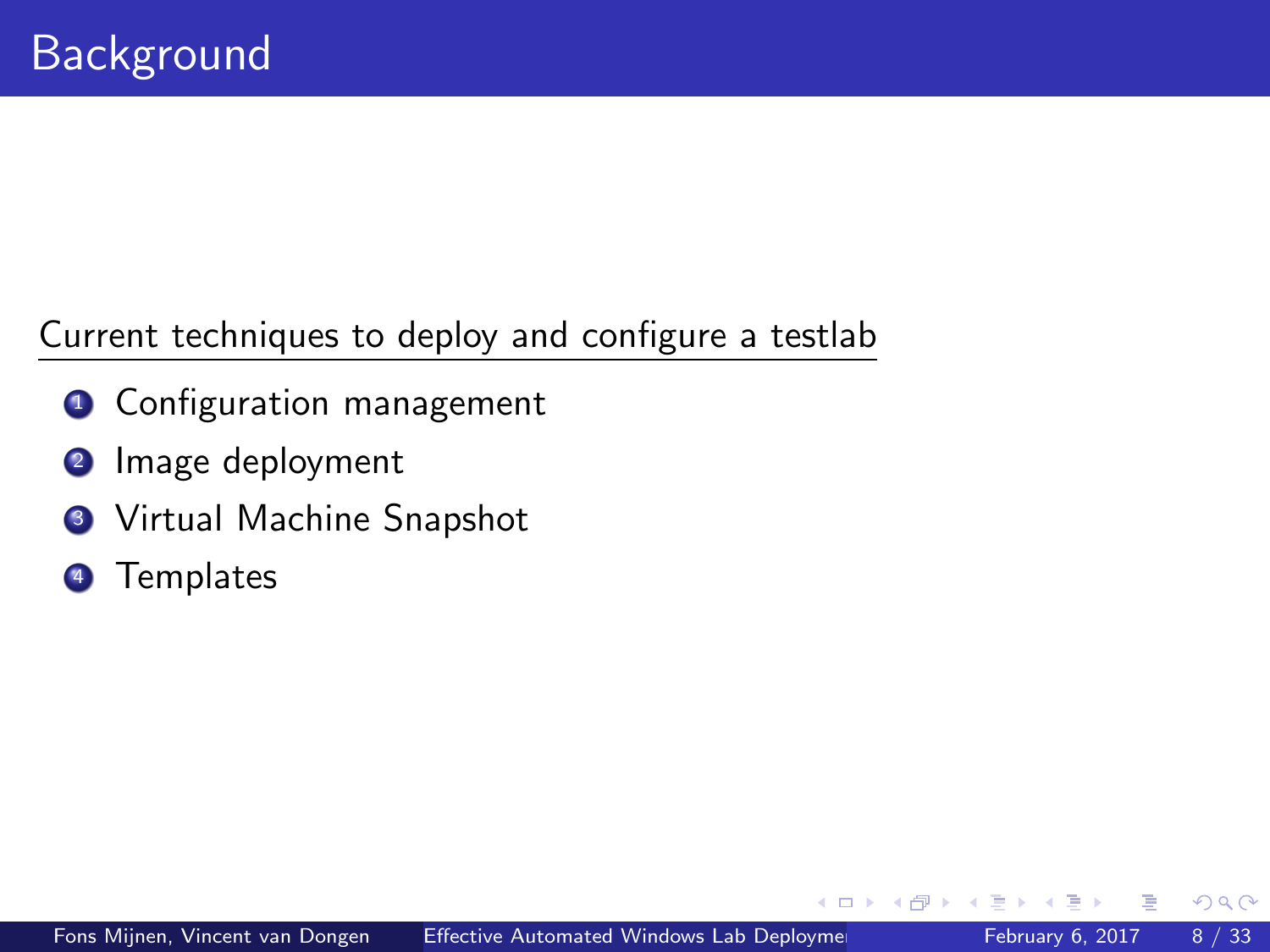Current techniques to simulate user and system behavior:

- **1** Groups and user account located in the user-database.
- 2 Random files located in user folders.
- <sup>3</sup> Mailboxes with email included.
- **4** Client applications.
- **6** Log and event files.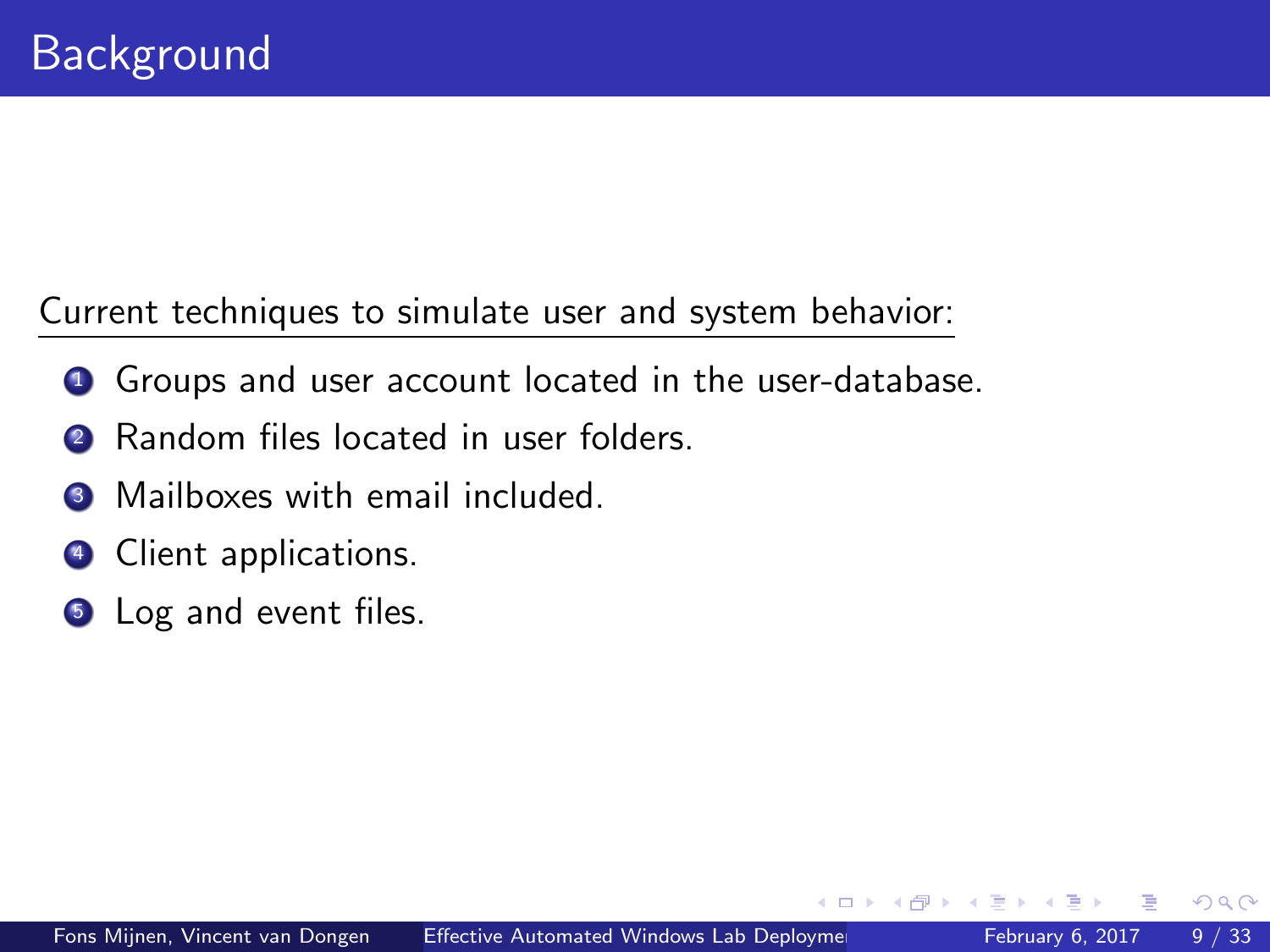#### Conclusion:

By using one these techniques and tools its only partially possible to automatically deploy a realistic testlab. Therefore, some requirements cannot be fulfilled

 $\leftarrow$   $\Box$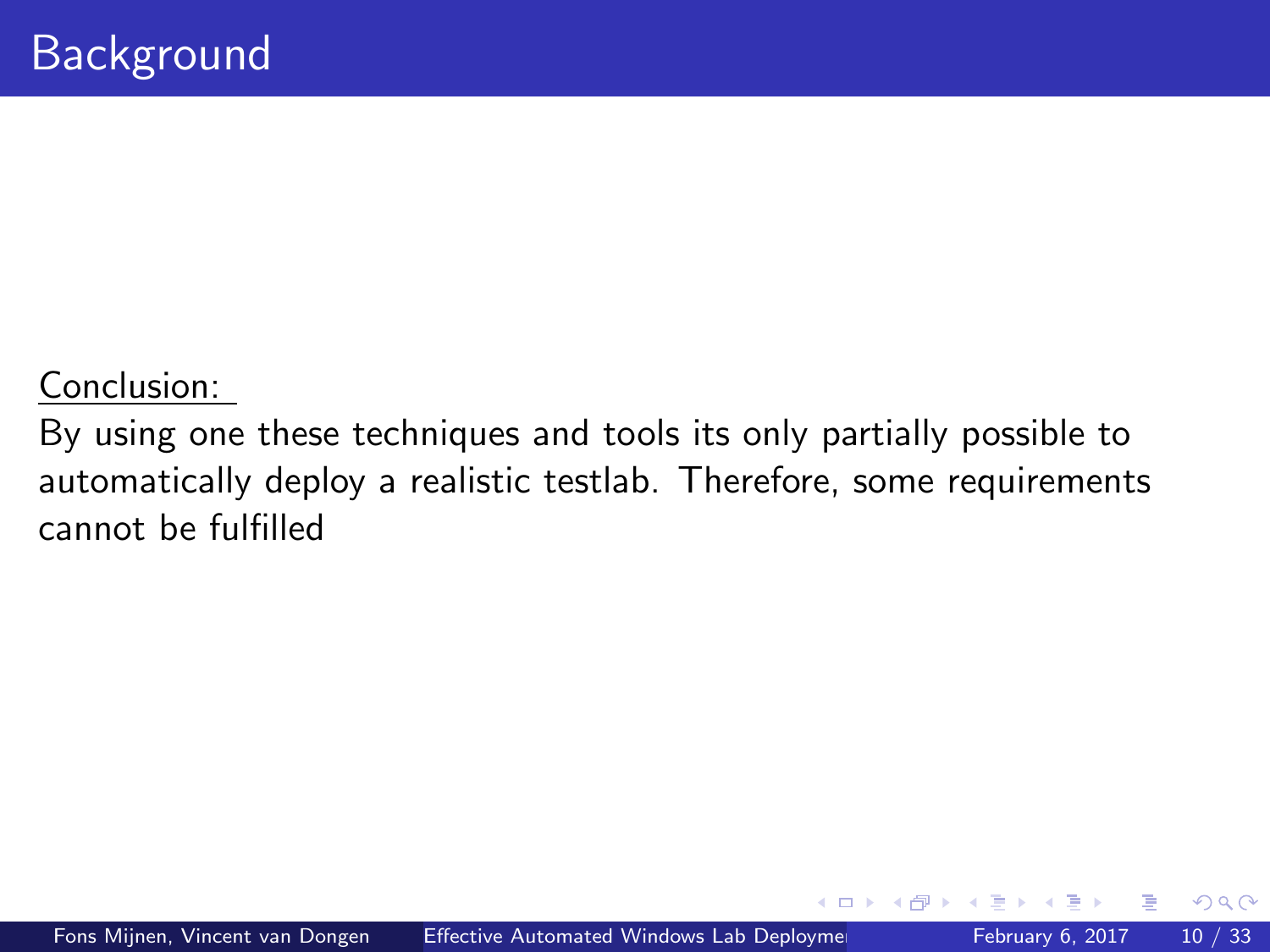Model specification:

- **1** Deployment of server and OS installation.
- <sup>2</sup> Server provisioning.
- **3** Software installation and configuration on servers.
- Deployment of clients and OS installation.
- <sup>5</sup> Client provisioning.
- <sup>6</sup> Software installation and configuration on client.
- **7** Log file and user behavior emulation.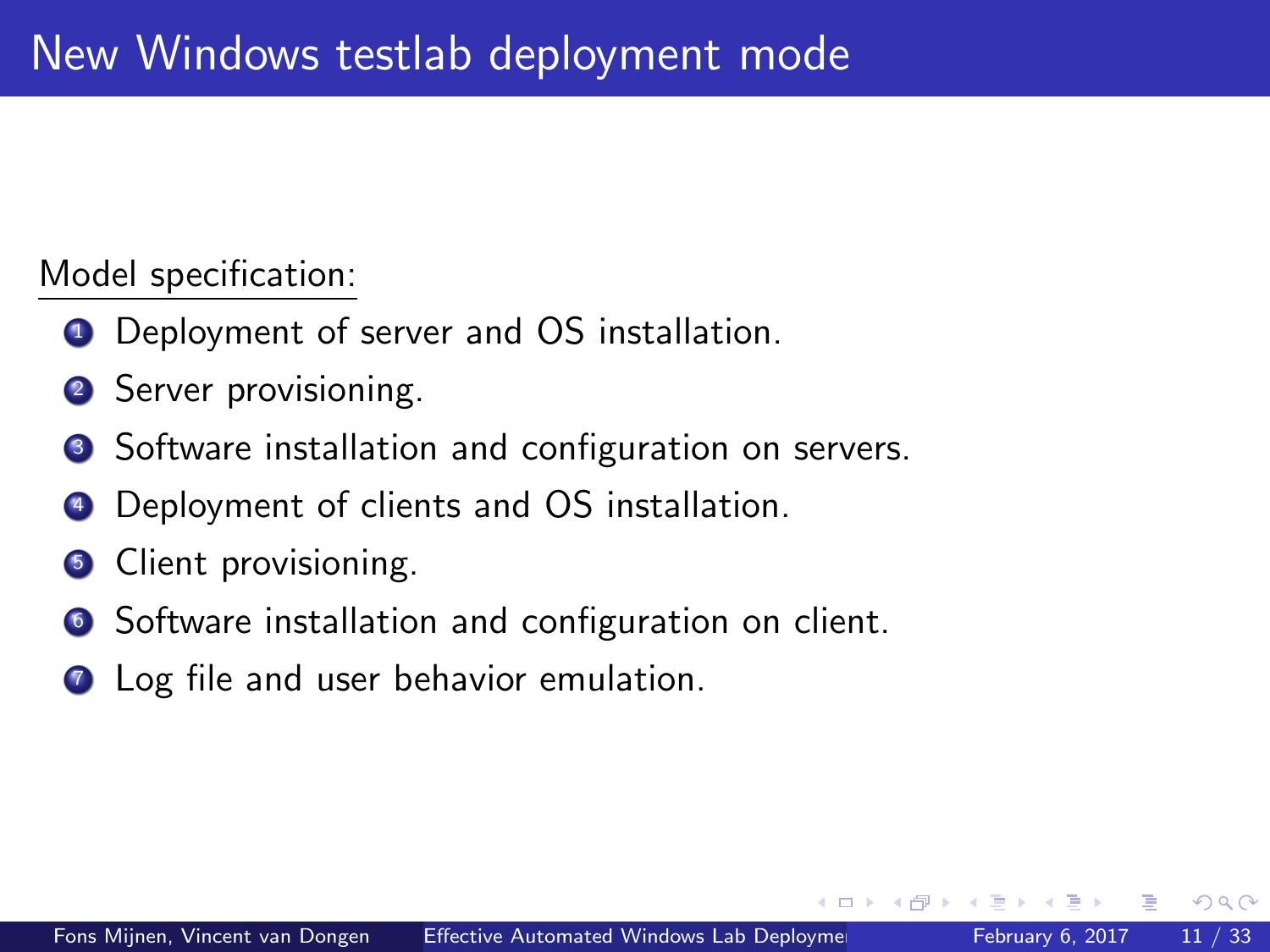## New Windows testlab deployment mode

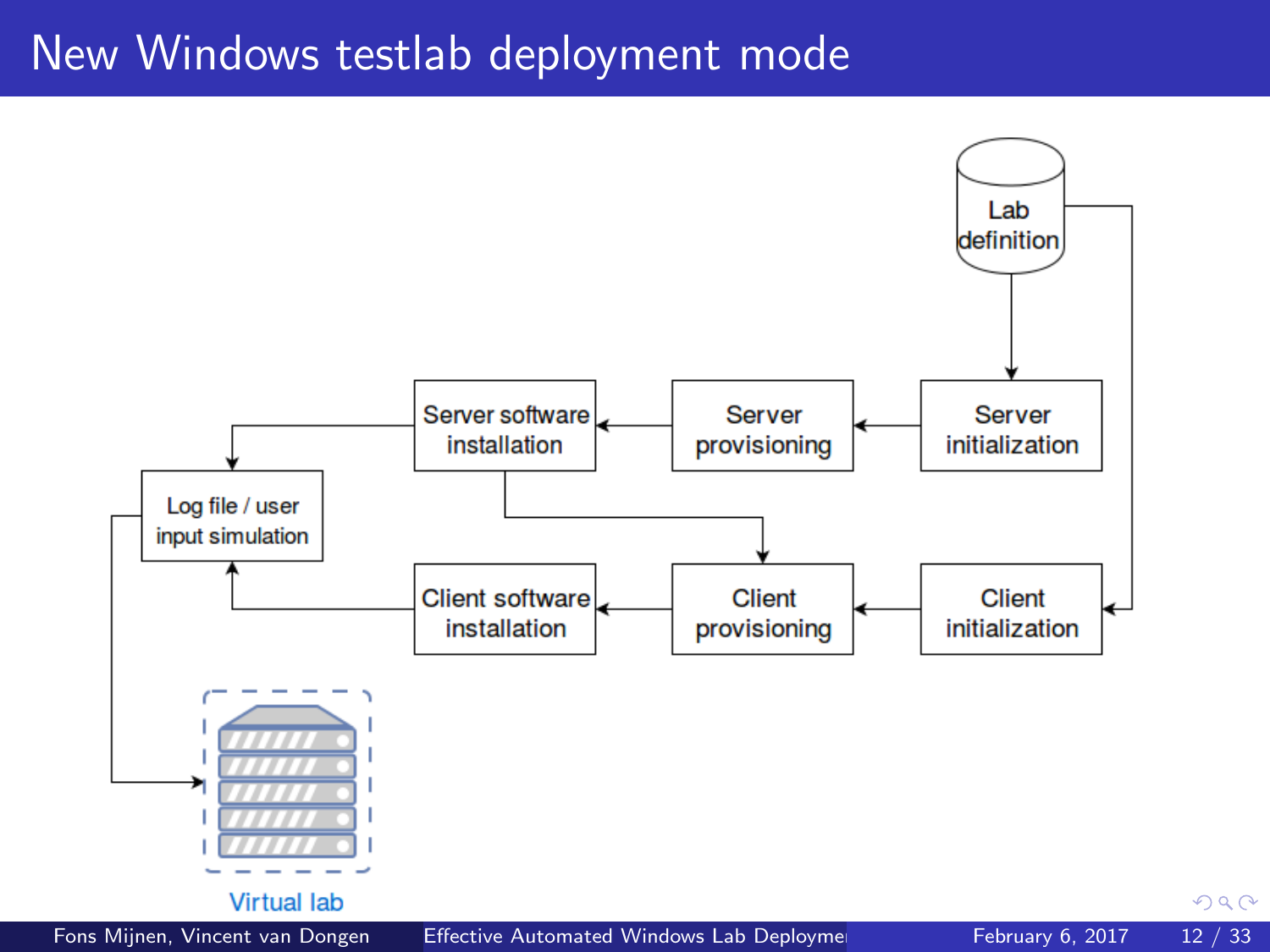- <span id="page-12-0"></span>Build a prototype conform to the model and the lab specification
- Prototype build on a Windows server.
	- $\bullet$  Intel(R) Xeon(R) CPU E3-1240L v5 @ 2.10GHz 4 cores
	- 16GB RAM
	- 100GB disk
	- Windows server 2012R2 OS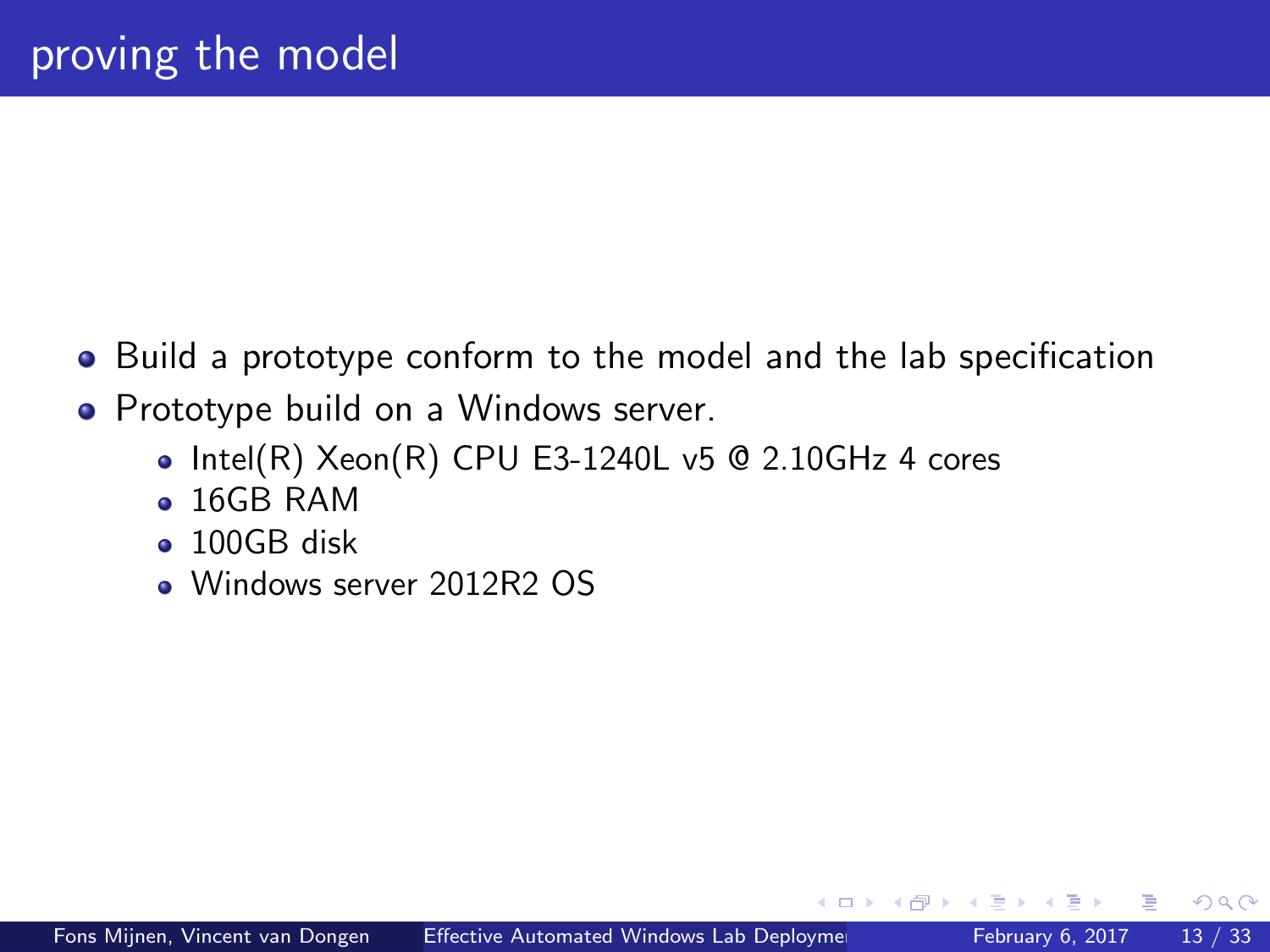# Prototype: underlying architecture

• Prototype build with Powershell, Windows native scripting

- Includes many native functions for windows configuration that can be used in the prototype
- Now windows main focus instead of GUI making sure the prototype is viable in the future [\[3\]](#page-33-1) [\[2\]](#page-33-2)
- Hyper-v used as Hypervisor
- All remote invocations and commands are called from the Hypervisor server

 $^3$ [http://searchwindowsserver.techtarget.com/tip/](http://searchwindowsserver.techtarget.com/tip/How-and-why-Microsoft-is-killing-the-GUI-on-Windows-Server) [How-and-why-Microsoft-is-killing-the-GUI-on-Windows-Server](http://searchwindowsserver.techtarget.com/tip/How-and-why-Microsoft-is-killing-the-GUI-on-Windows-Server)  $^{2}$ [https://mva.microsoft.com/en-us/training-courses/](https://mva.microsoft.com/en-us/training-courses/getting-started-with-powershell-3-0-jump-start-8276) [getting-started-with-powershell-3-0-jump-start-82](https://mva.microsoft.com/en-us/training-courses/getting-started-with-powershell-3-0-jump-start-8276)[7](#page-14-0)[6](https://mva.microsoft.com/en-us/training-courses/getting-started-with-powershell-3-0-jump-start-8276) + 3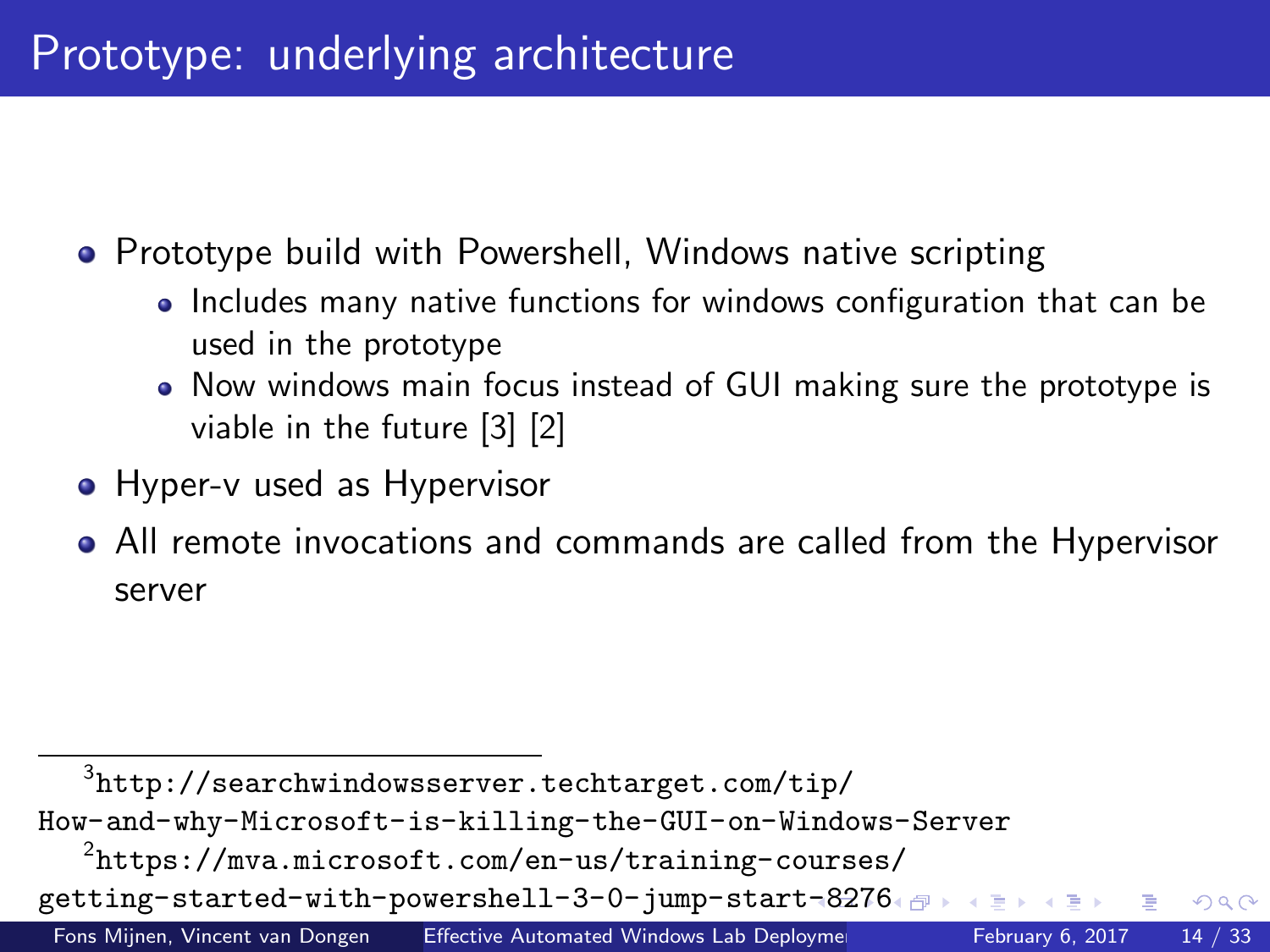- <span id="page-14-0"></span>• The lab should be defined before deployment.
- The lab is defined in a XML file.
- IP range, AD domain(s) and a lab name is defined.
- **•** For each machine in the lab:
	- A computer name
	- Programs to be installed
	- Windows OS and version
	- Machine Domain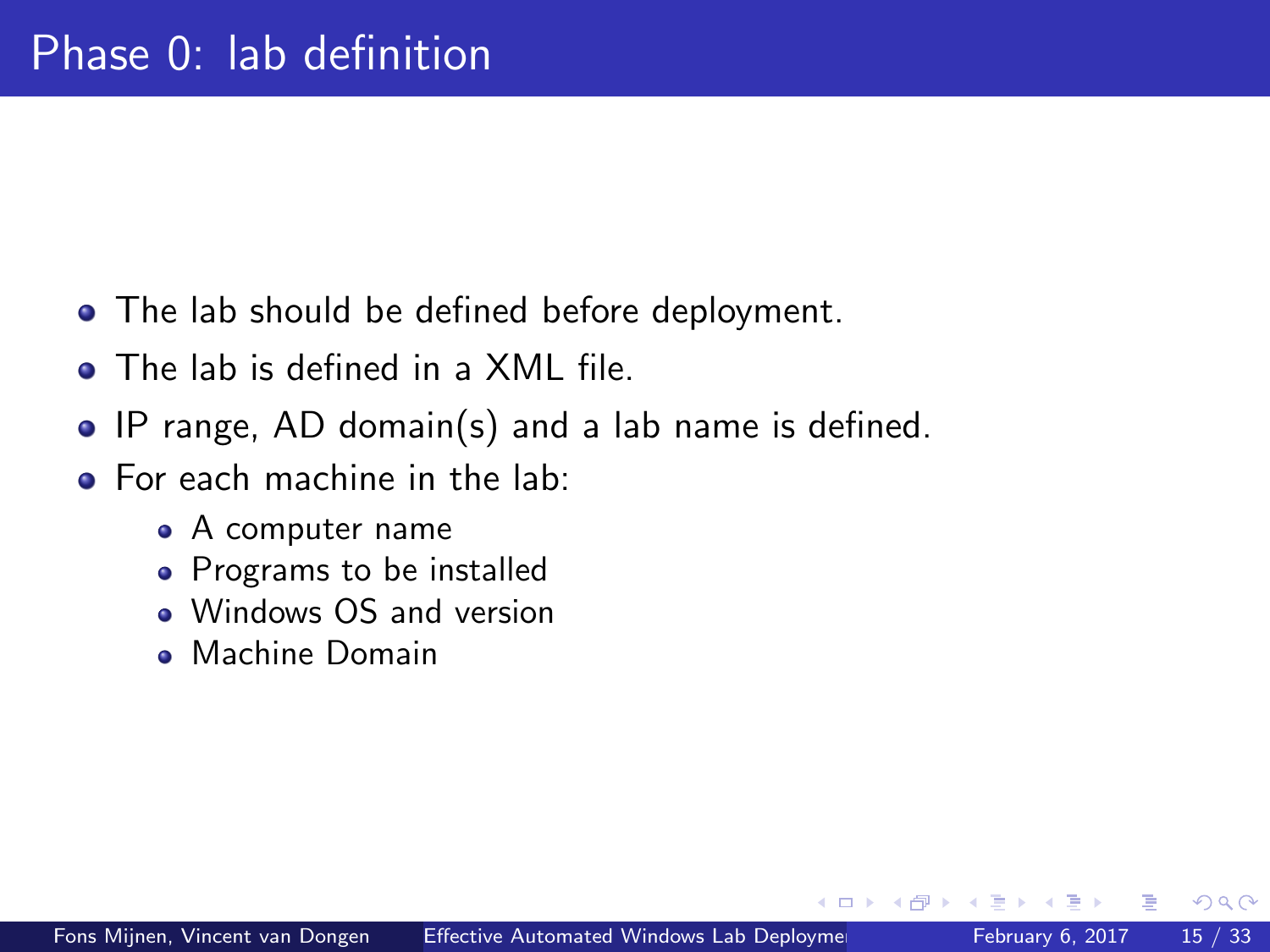# <span id="page-15-0"></span>Phase 1: Deployment of server and OS installation  $1/3$

- Differencing disks are used to keep disk usage to a minimum.
- Uses a parent-child relationship where changes are written to the child disk. The parent disk is read only.



Disk usage of differentiating disk vs WDS for windows7 images

Fons Mijnen, Vincent van Dongen [Effective Automated Windows Lab Deployment](#page-0-0) February 6, 2017 16 / 33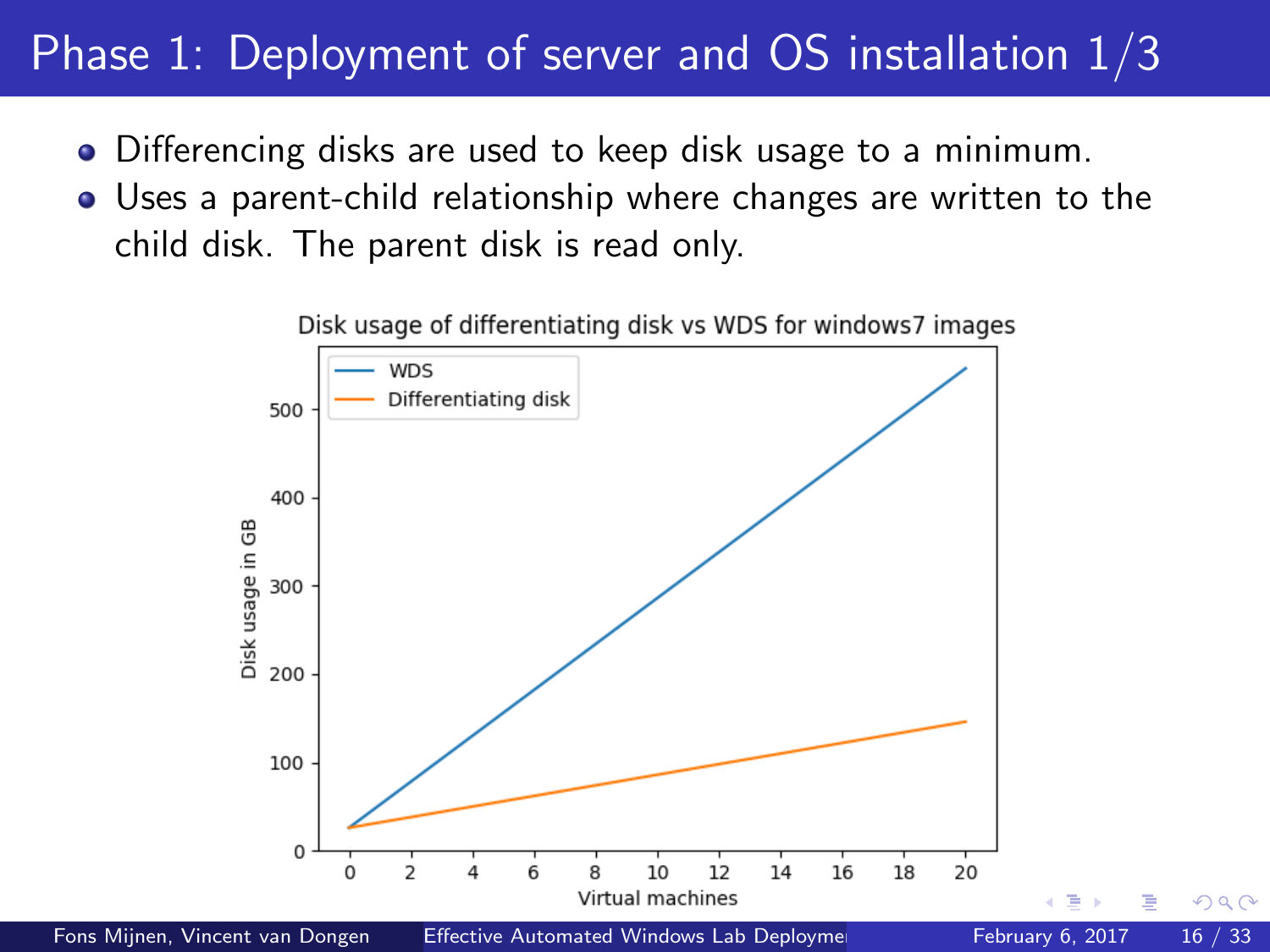- <span id="page-16-0"></span>• Sysprep is used to prepare the image for deployment. [\[1\]](#page-33-3)
- *unattend.xml* is used to automate the final installation steps.
- Sysprep and differencing disks allow for a high level of automation.

 $^{1}$ <https://technet.microsoft.com/en-us/library/hh824938.aspx>  $\Omega$ Fons Mijnen, Vincent van Dongen [Effective Automated Windows Lab Deployment](#page-0-0) February 6, 2017 17 / 33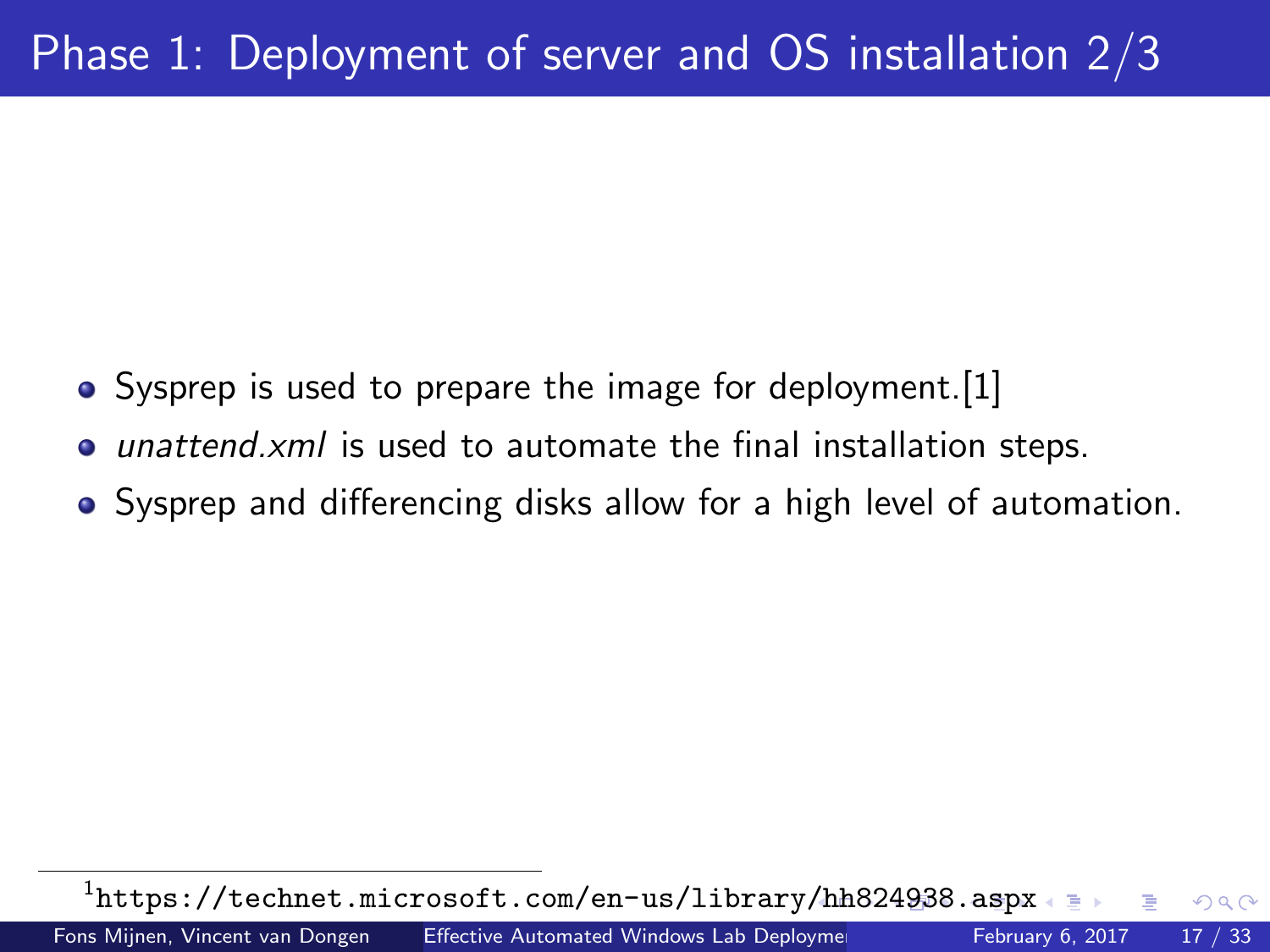<span id="page-17-0"></span>Images can be automatically added to the library of sysprepped disks



4 D F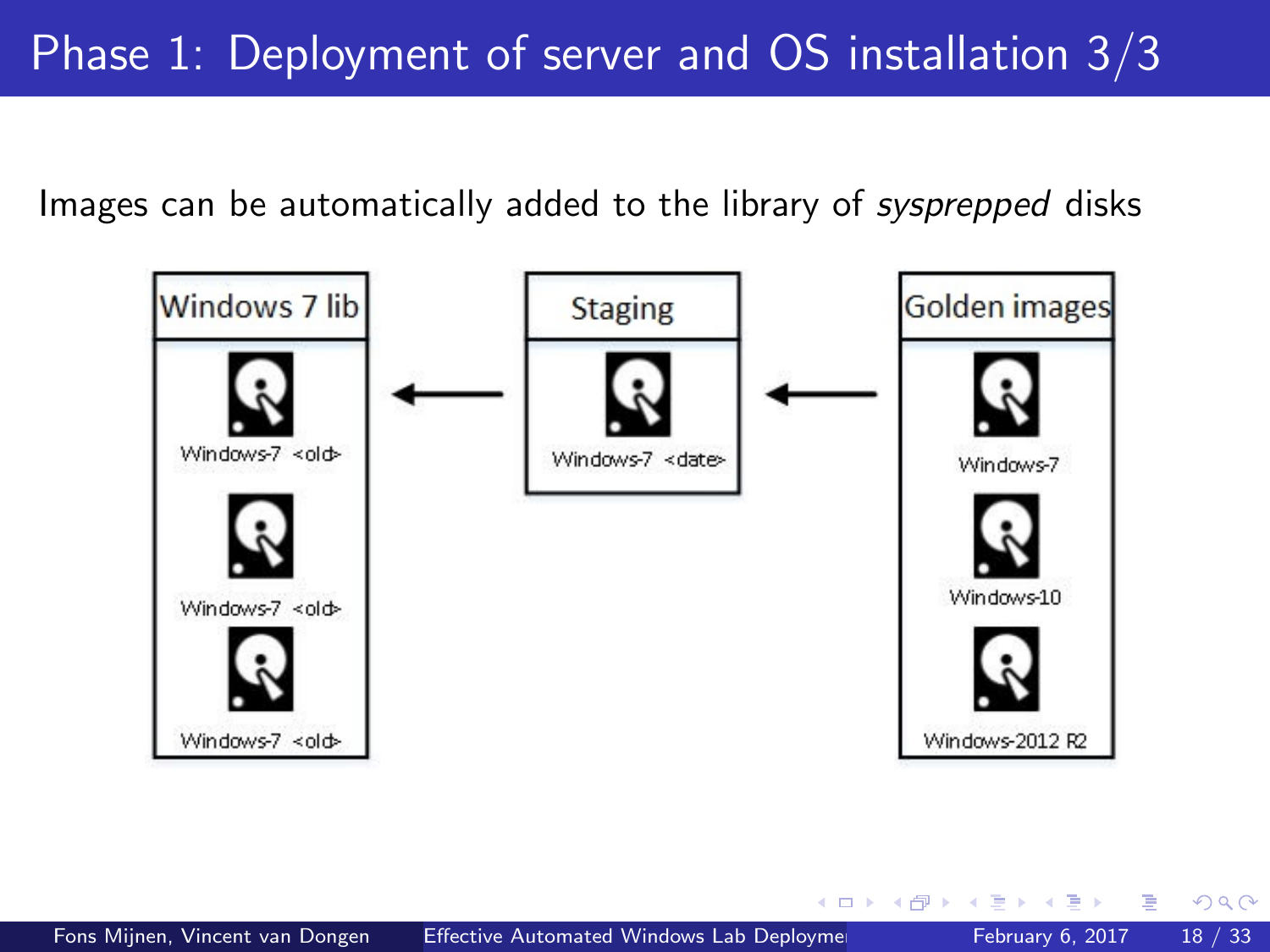- Servers get a static IP, computer names and new passwords
- Servers are contacted trough APIPA address
	- APIPA is a IP range windows uses if a NIC fails to get a DHCP address
	- In the  $169.254.0.0/16$  range
	- Polls for a DHCP server every 5 minutes
- Hypervisor server has a 10.0.x.1 address and 169.254.1.x address on the virtual switch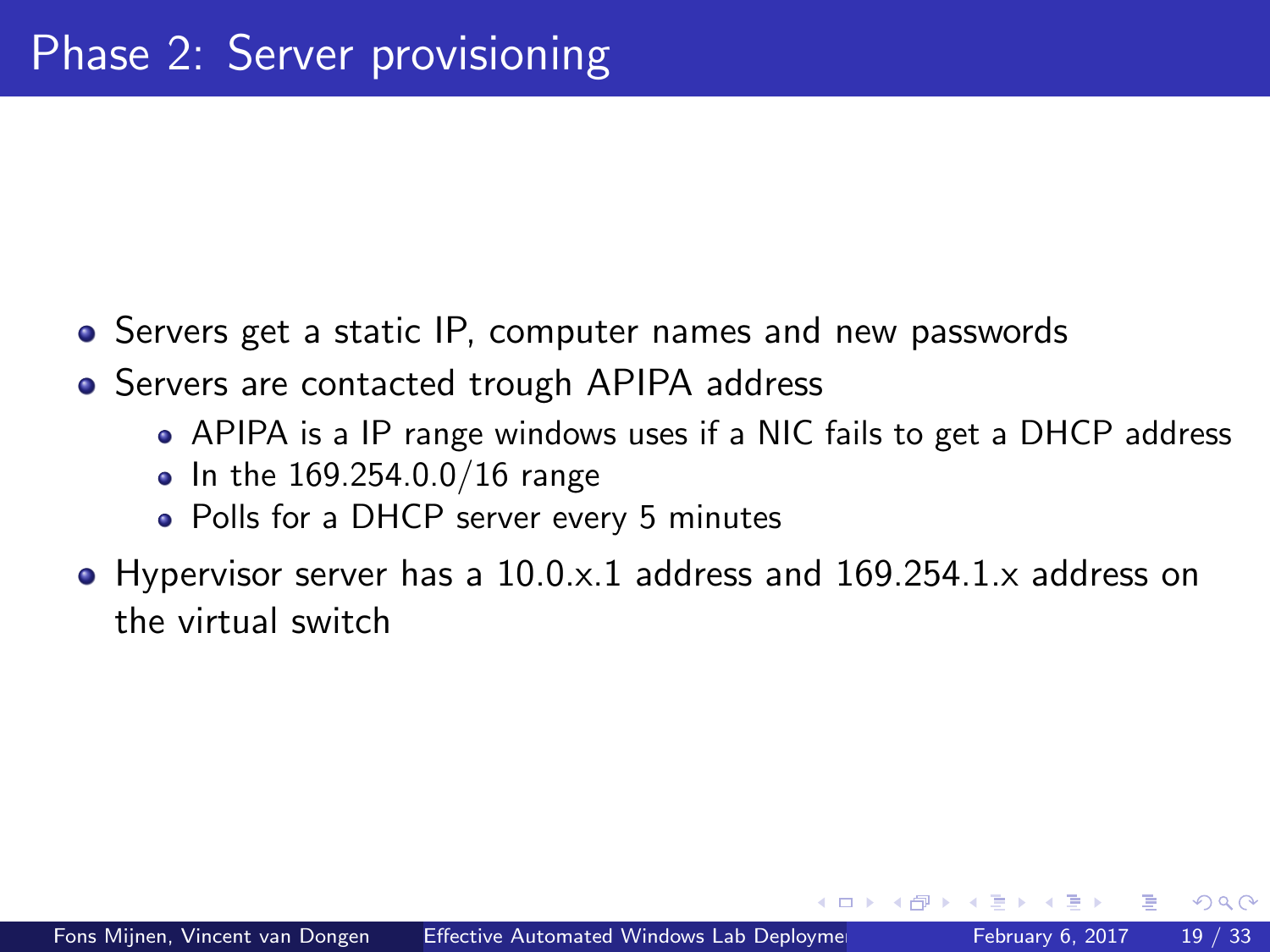- Windows features can be directly installed with Install-WindowsFeature cmdlet
- EXE, MSI and other installers can be transferred to the server and then called with Invoke-Command feature
	- Undocumented sandboxing and environment issues make installing some software difficult
	- Environment can be broken out of by scheduling cronjob like tasks to do software installation

 $200$ 

• ISO, IMG and other image files can be mounted to the virtual DVD drive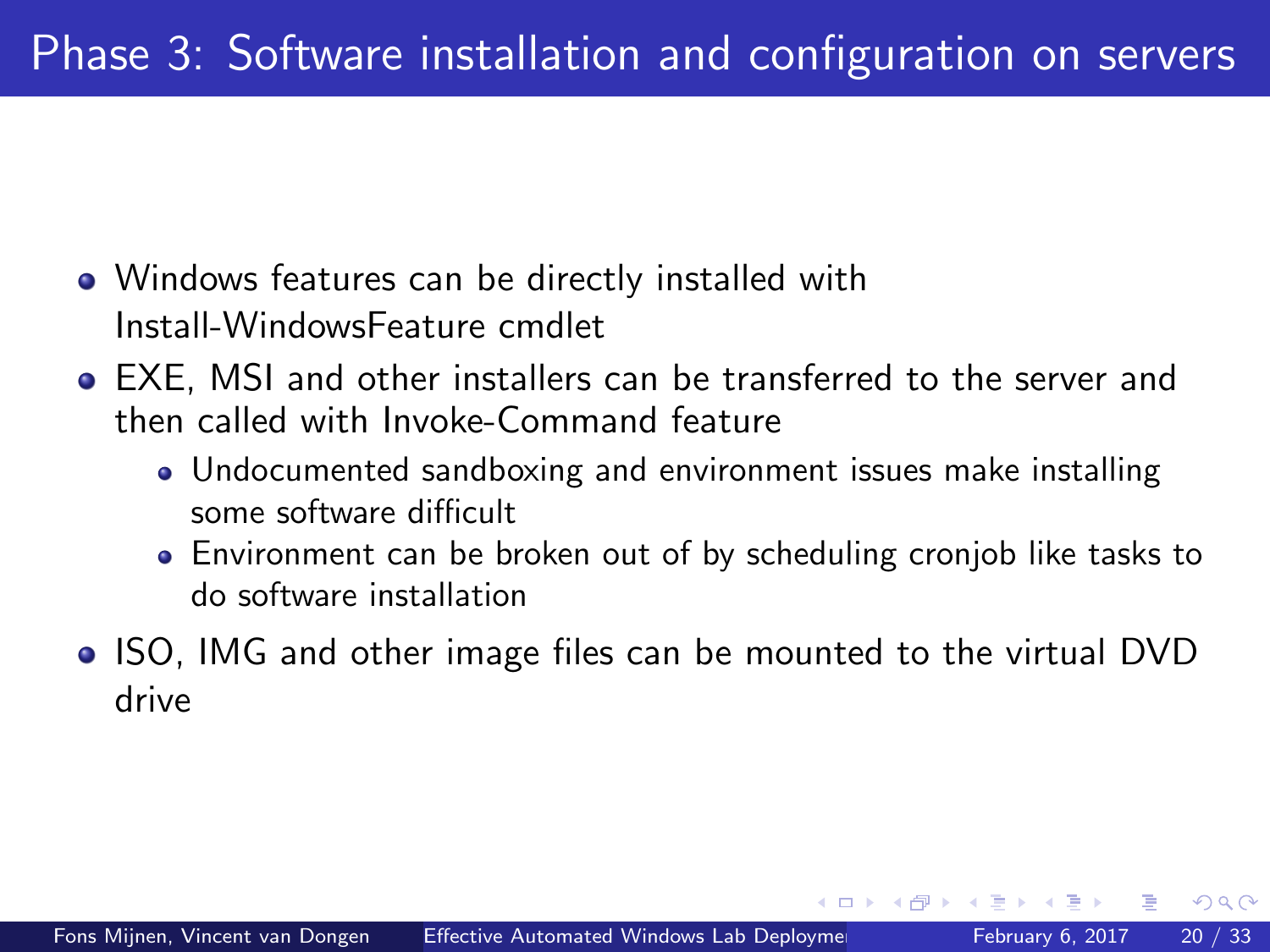- Virtually identical to server deployment
- $\bullet$  In order to spread disk I/O load it is done during DC installation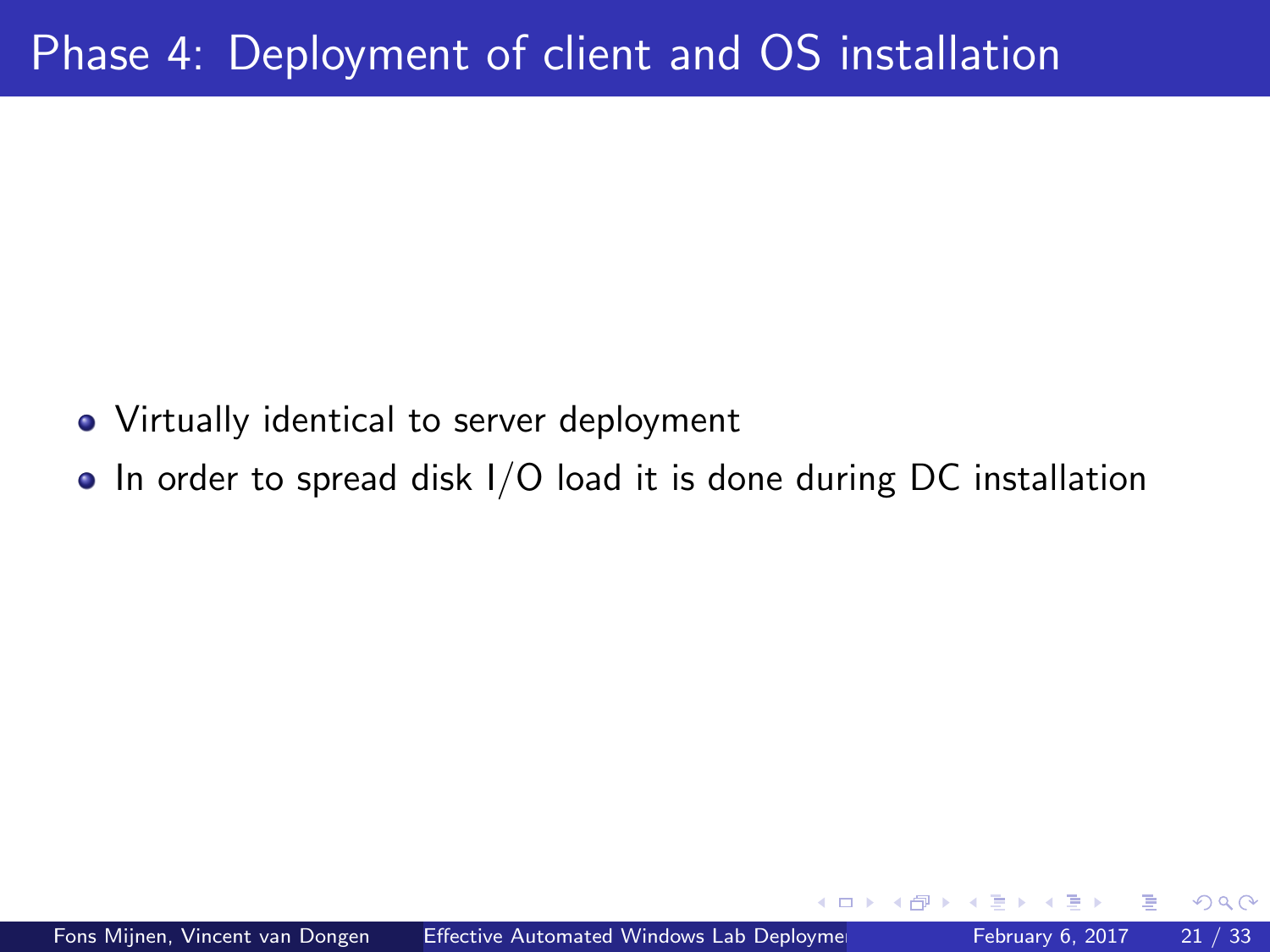- Clients are given DHCP addresses instead of static addresses
- The clients are then given a new name and joined to a domain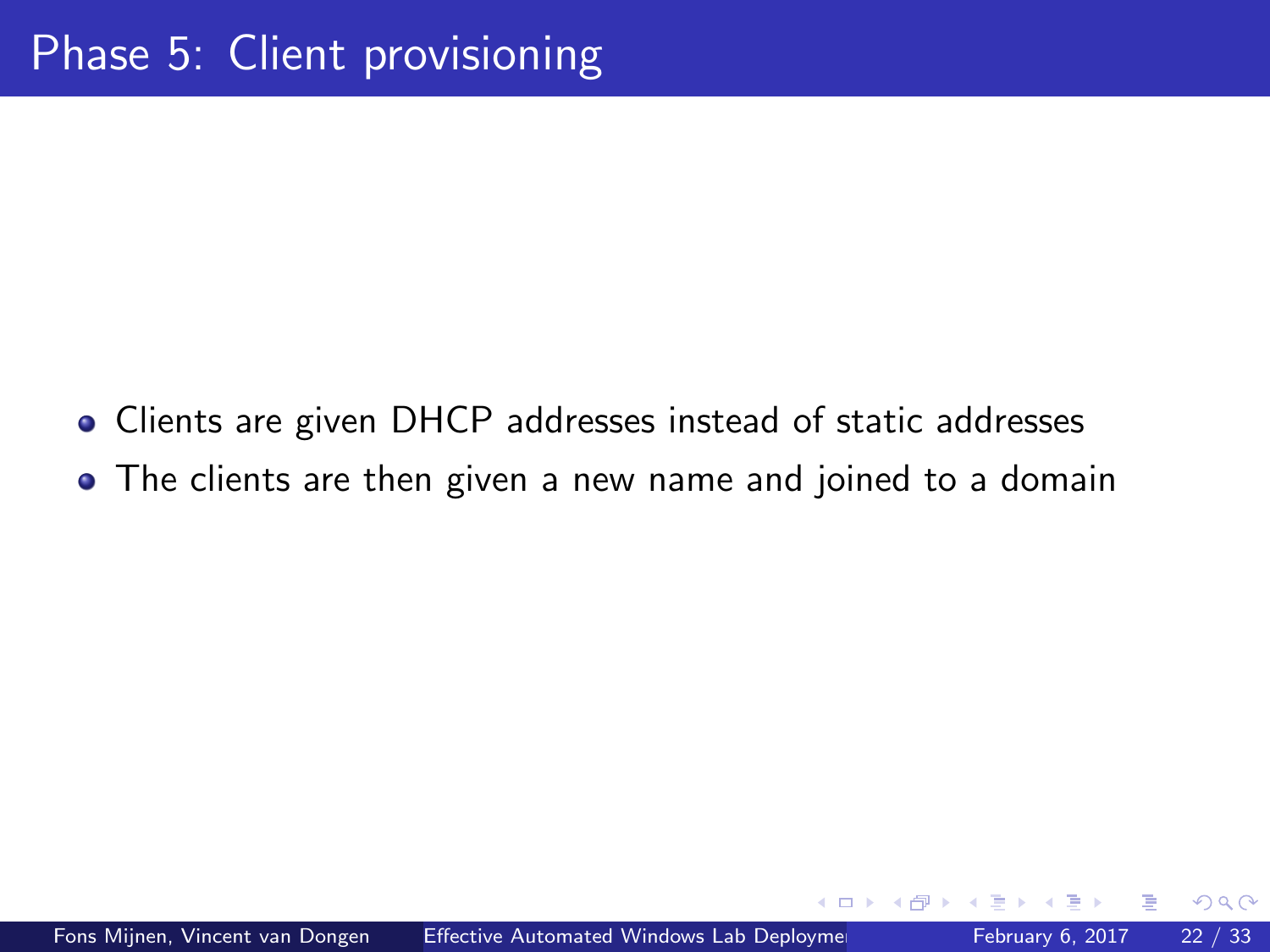- Installers and versions can be stored in a library.
- **Transferred and installed with Powershell.**
- Allows for multiple clients with different versions of software in a single Lab.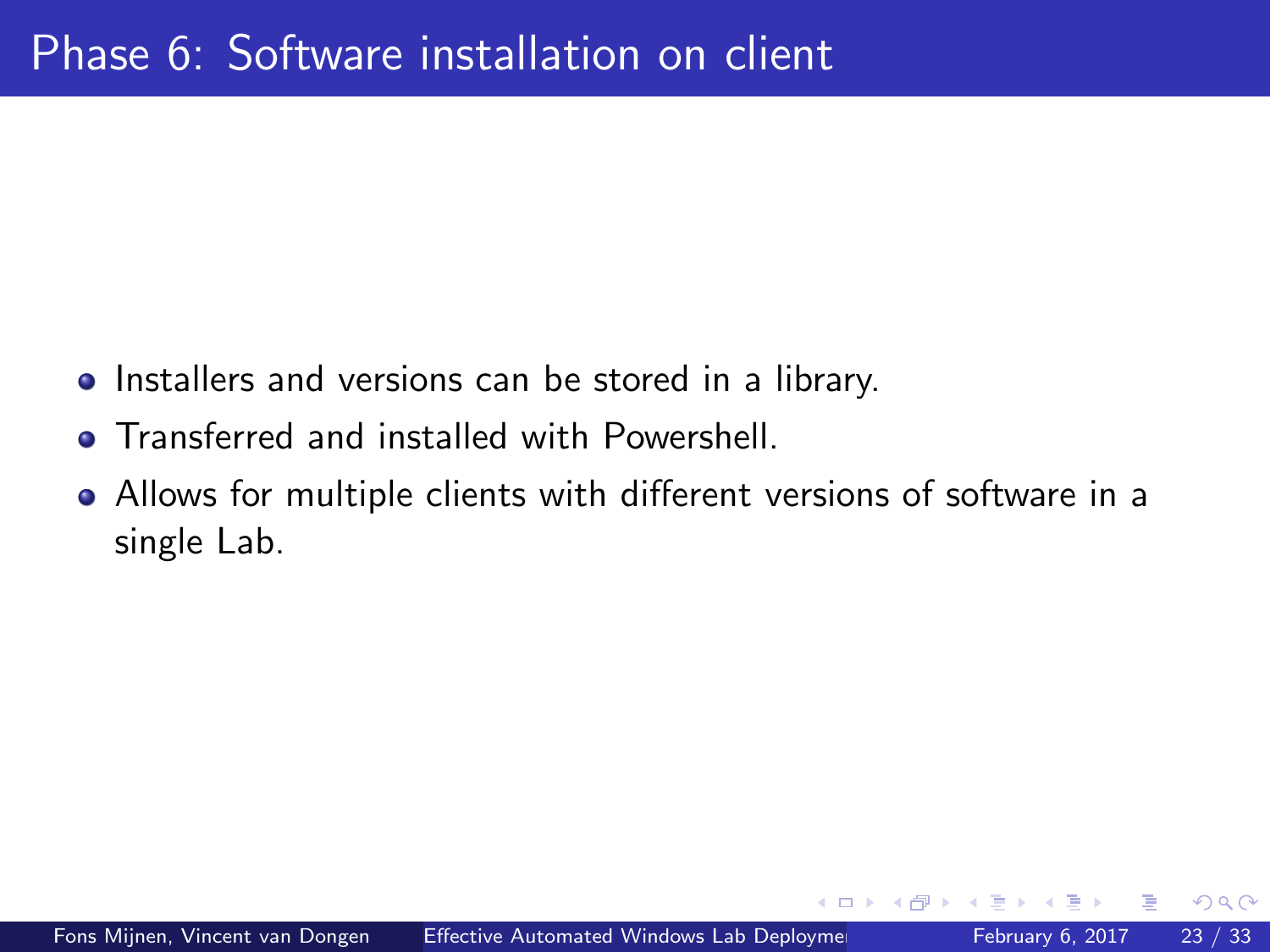- Traces of use are generated by adding random folder, files and file extension to certain places
	- Windows user space (My documents, Desktop, Downloads)
	- SMB shares
	- **Home** folder
- Mails in the exchange server are also sent with random content at a random time
- Log manipulation is very hard in windows, log files are not flat text files
	- Some tools are around for altering logs in older Windows versions [\[4\]](#page-33-4)

 $200$ 

• Log files will have to be generated in some other way

4 <http://www.securityfocus.com/tools/1726>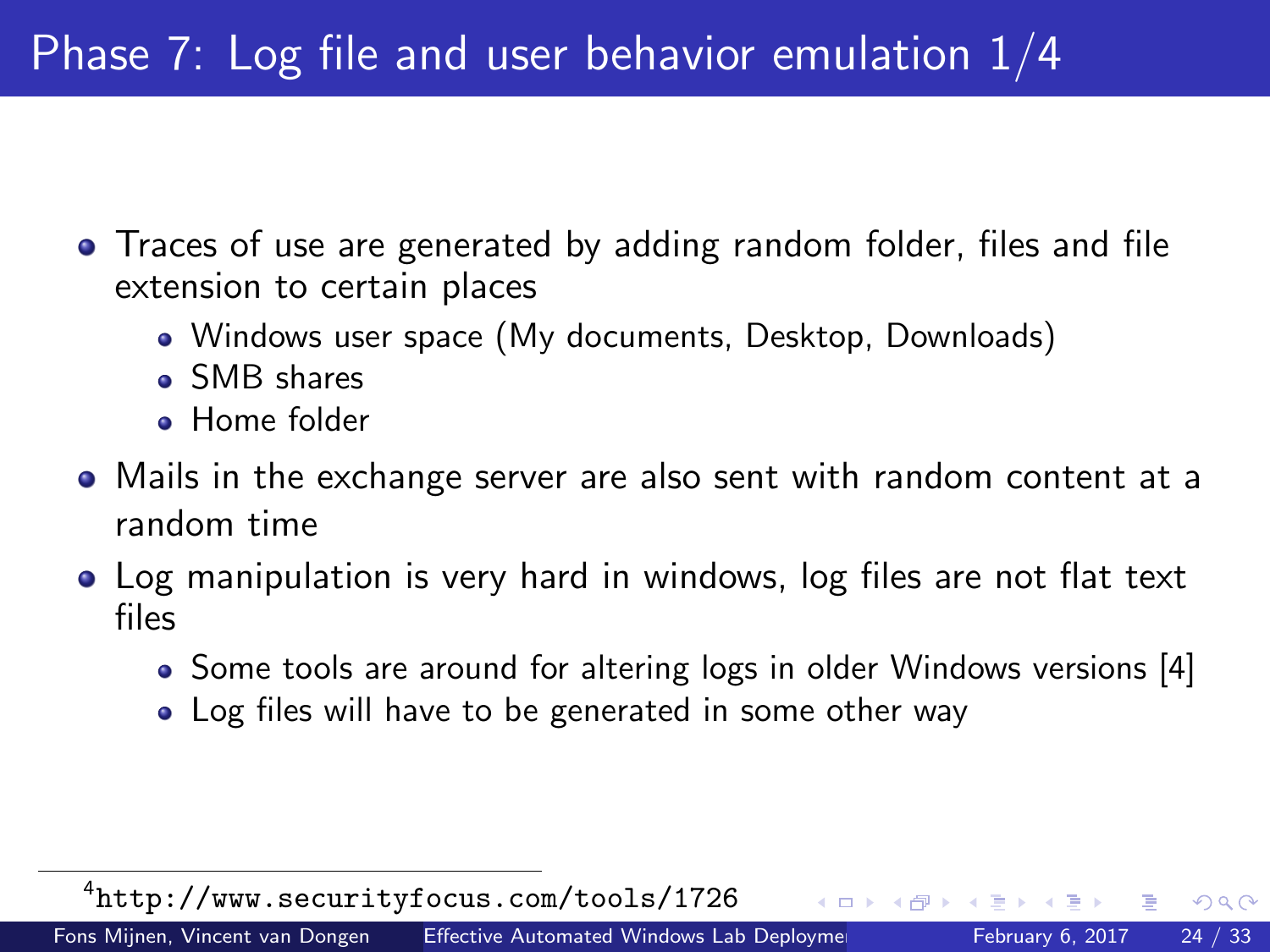- Log files are generated by manipulating the time server
- Sync time with a clients / servers DC every 5 seconds
- DC's jump time every 5 seconds by some amount of minutes in lock step
- Allow for a dynamic acceleration and of time and time it takes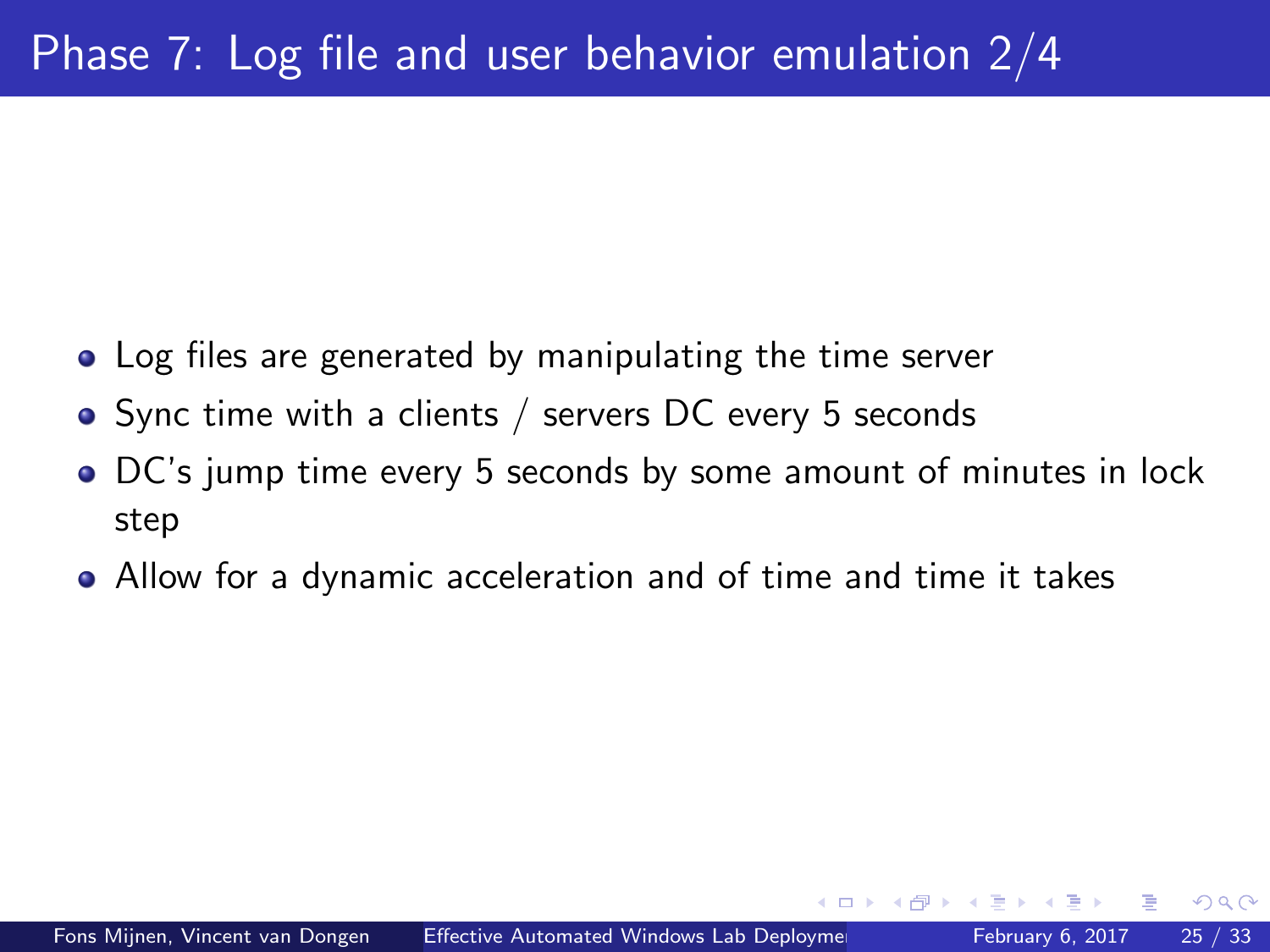# Phase 7: Log file and user behavior emulation 3/4

- Scripts are offloaded to clients to sync with the system
- Hypervisor generates events for the servers, clients generate random events from offloaded scripts

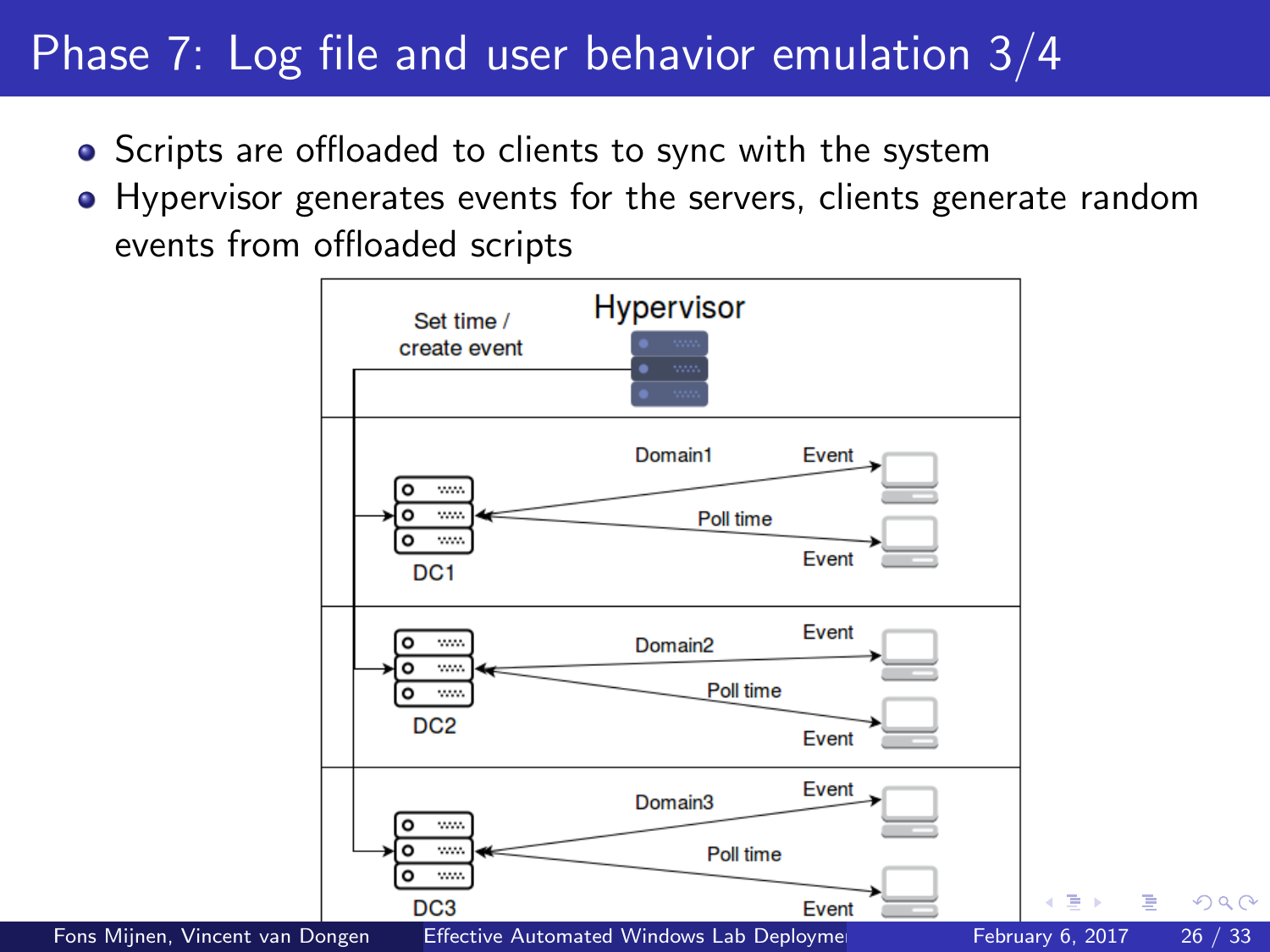- System works but not perfect
- AD depends on Kerberos and thus on time being within a certain skew
- Log entries for the time jumps are present on the system
- Not every user action can be created trough powershell and scripting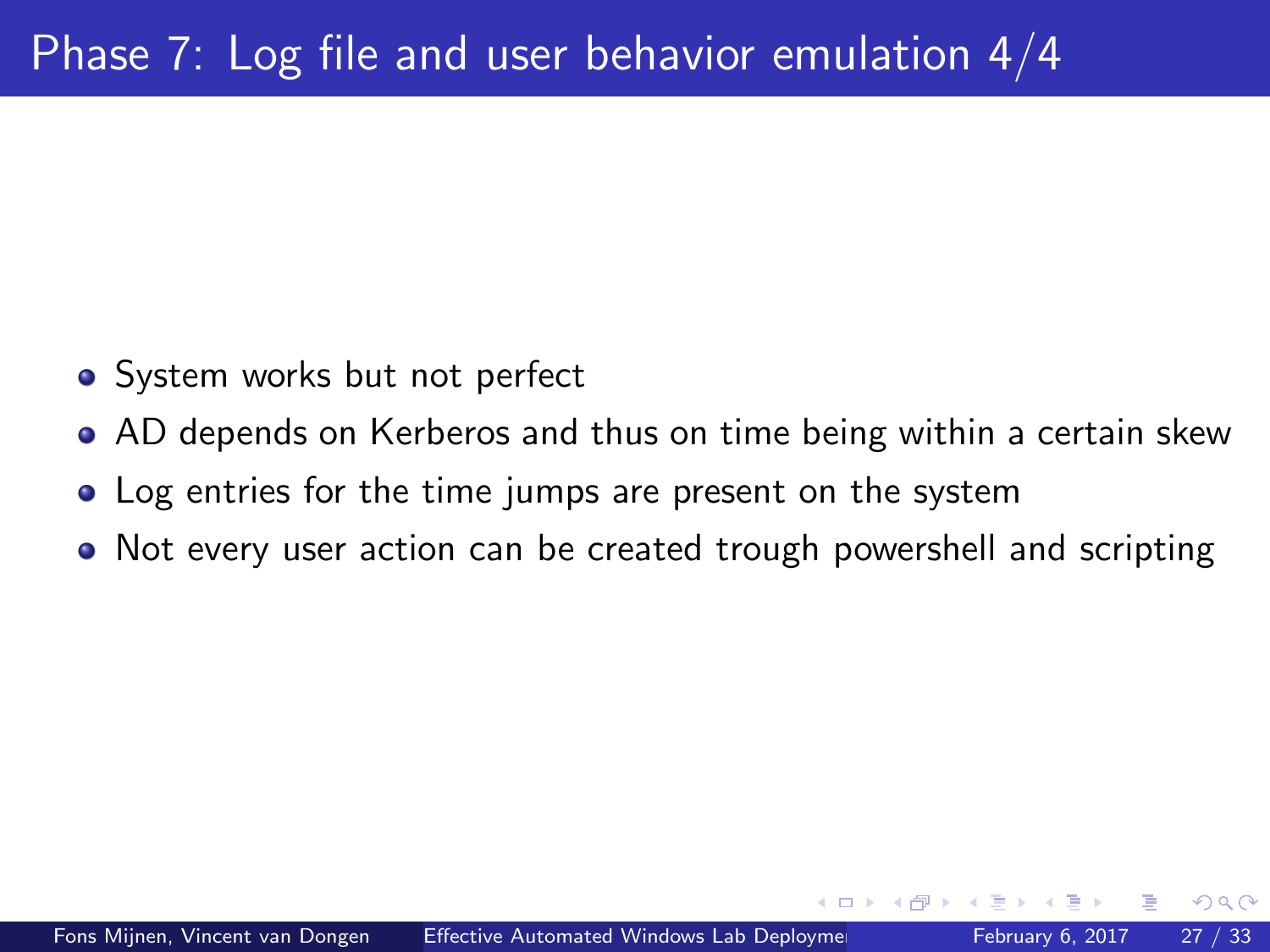# Final overview of the prototype

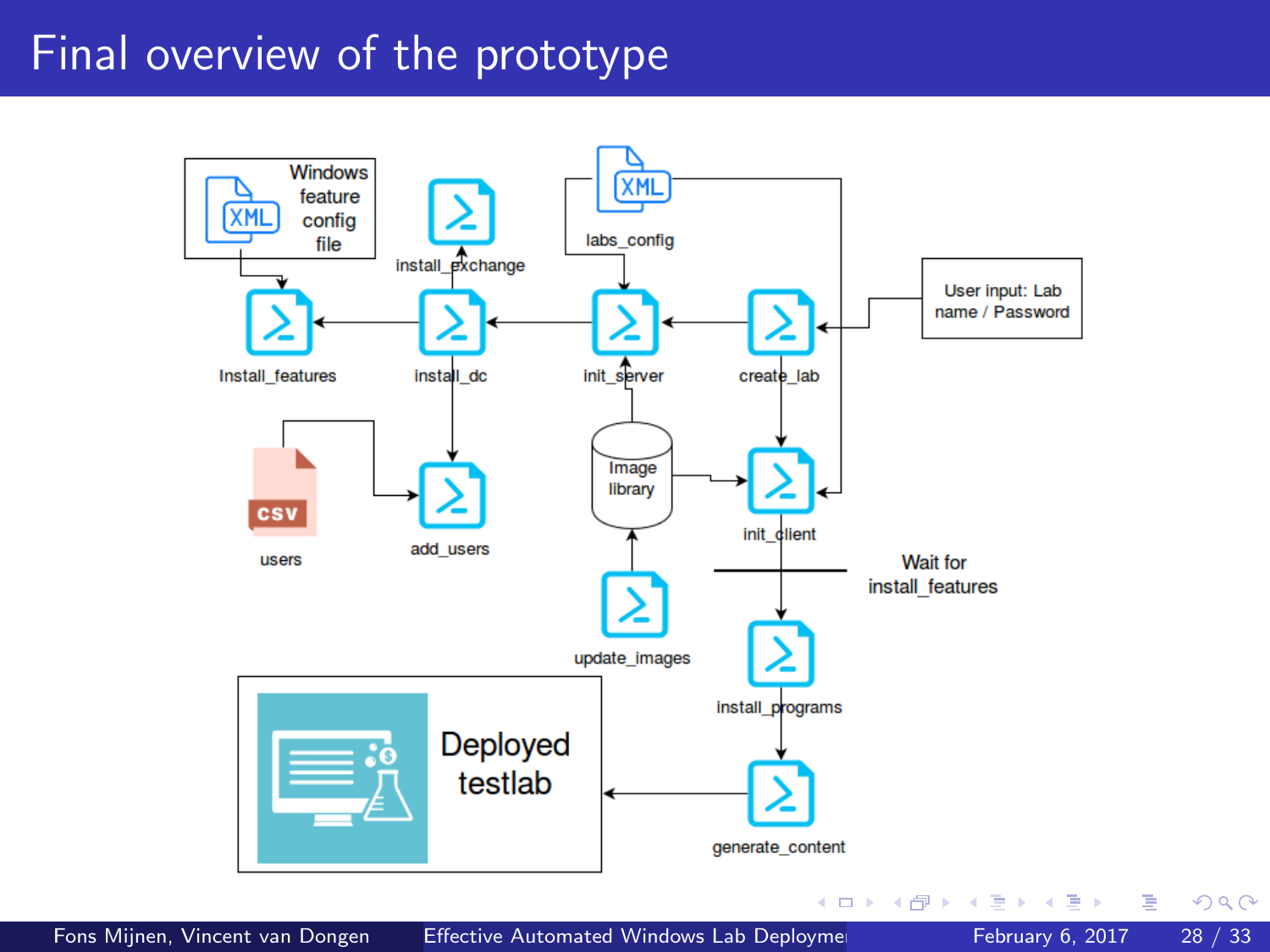Findings and evaluation

- Its possible to automatically deploy a realistic testlab.
- <sup>2</sup> Powershell was designed for maintenance.
- Exchange has no function for remote installation.
- Powershell isn't able to alter timestamps in logfiles
- The average installation time is approximately 5,5 hours.
- The average disk space on the hypervisor is approximately 160 GB.
- Replication time between DCs is 15 minutes.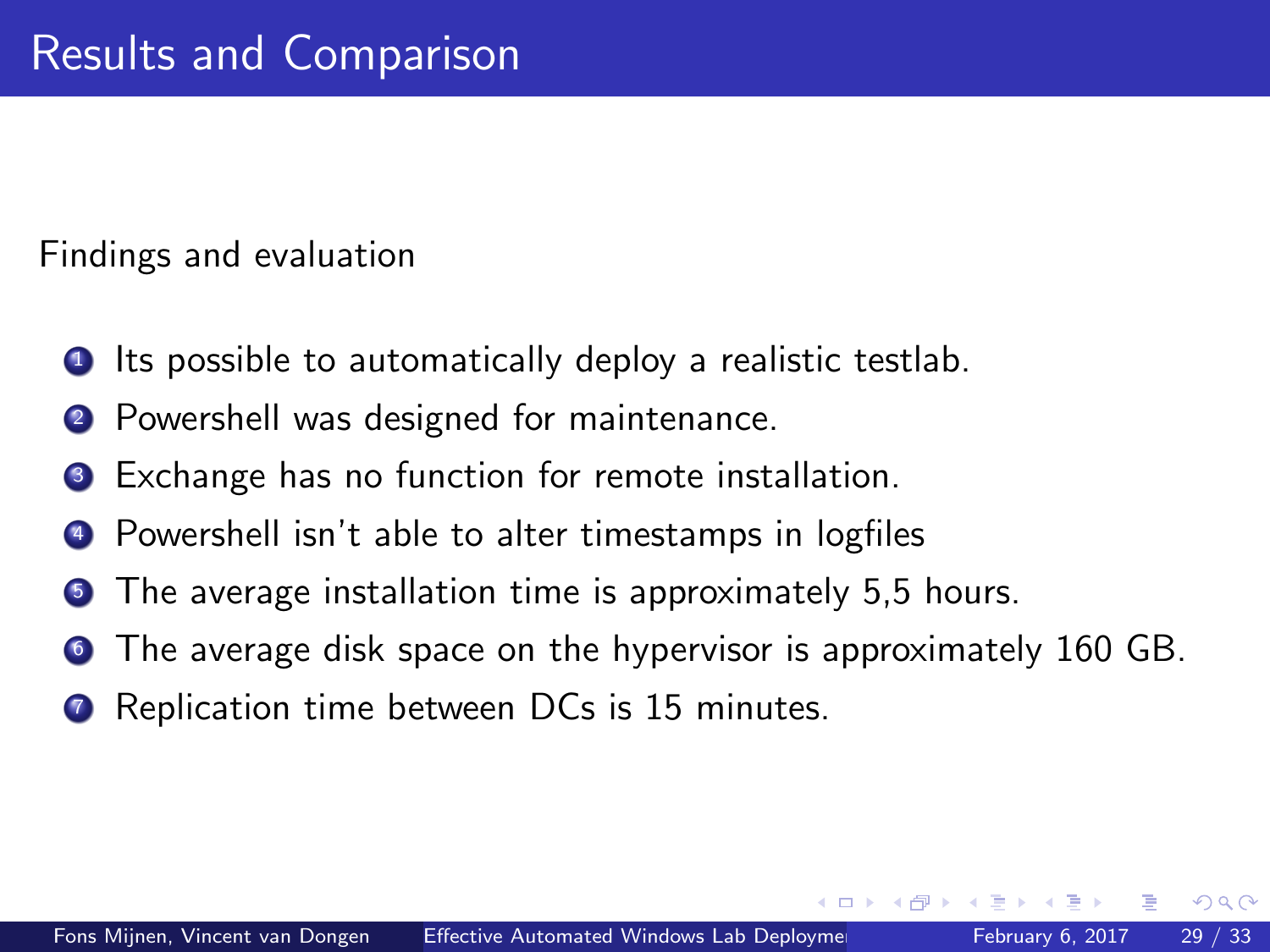### Comparison table part 1

|                                                  | CМ | <b>WDS</b> | Snapshots |
|--------------------------------------------------|----|------------|-----------|
| Email-, DNS-, Web-, DHCP-, File-server           |    | X          |           |
| Configured DC with replications, sites and trust |    |            | Χ         |
| User database with users, groups, OUs            | X  |            | X         |
| Clients, Mail and File-server connected to AD    | X  |            | X         |
| Automatically update windows servers and         | X  |            |           |
| clients                                          |    |            |           |
| Definable parameters such as DC, IP-addresses    | X. |            |           |
| and users                                        |    |            |           |
| Deployment in less than 7 hours                  |    | X          | X         |
| Minimal user interaction                         |    | X          | X         |
| Total costs should be less than 2000,-           | X  | X          | X         |
| Total amount of disk space should be less then   | X  |            | X         |
| 250 GB                                           |    |            |           |

Þ

4 D F

41  $\rightarrow$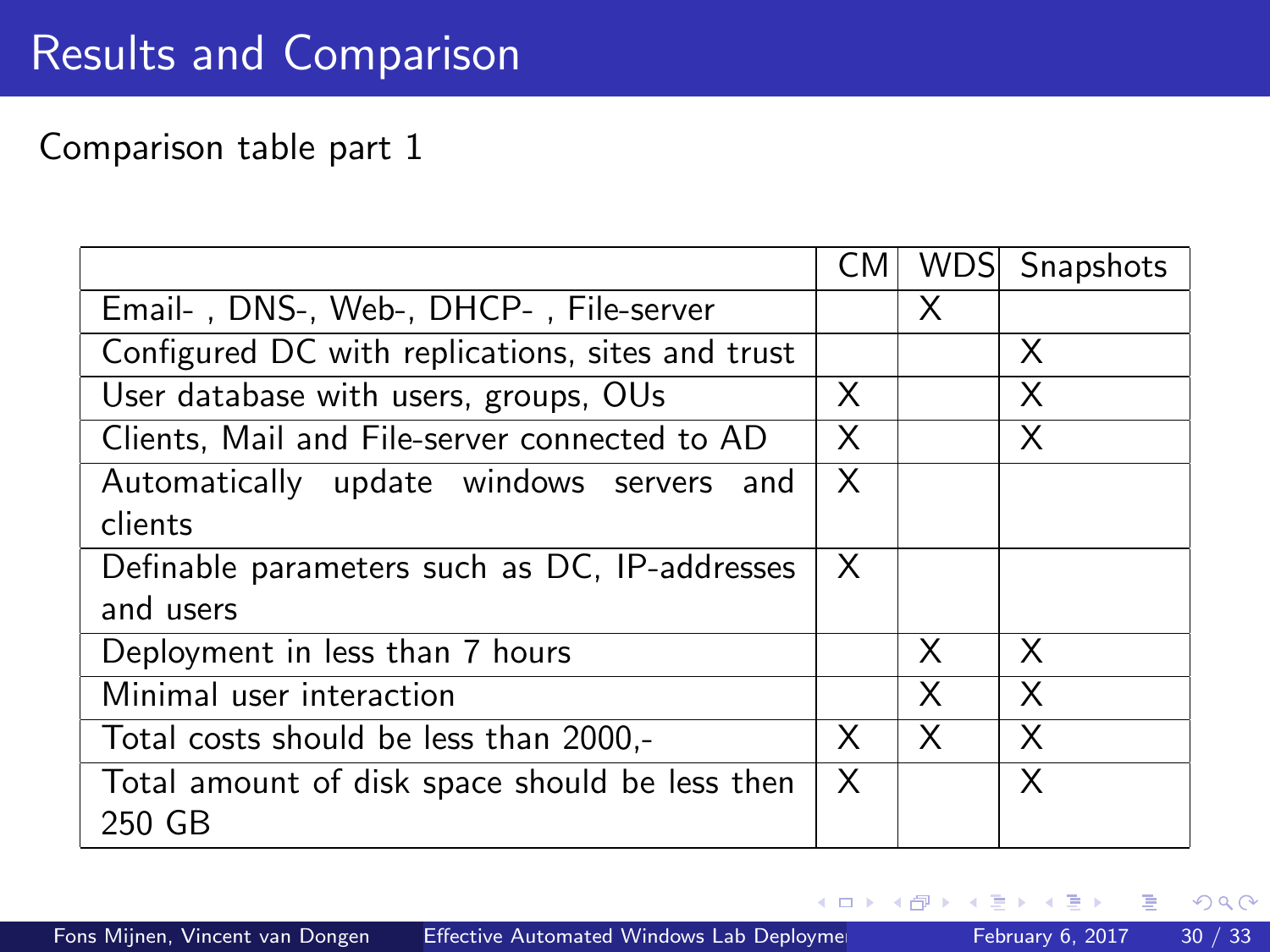### Comparison table part 2

|                                                  | Templates | Our solution |
|--------------------------------------------------|-----------|--------------|
| Email-, DNS-, Web-, DHCP-, File-server           | X         | X            |
| Configured DC with replications, sites and trust | X         | X            |
| User database with users, groups, OUs            | X         | X            |
| Clients, Mail and File-server connected to AD    | X         | X            |
| Automatically update windows servers and         | $\times$  | X            |
| clients                                          |           |              |
| Definable parameters such as DC, IP-addresses    | X         | X            |
| and users                                        |           |              |
| Deployment in less than 7 hours                  | X         | X            |
| Minimal user interaction                         |           | X            |
| Total costs should be less than 2000,-           |           | X            |
| Total amount of disk space should be less then   |           | X            |
| 250 GB                                           |           |              |

Þ

4 D F

a.  $\rightarrow$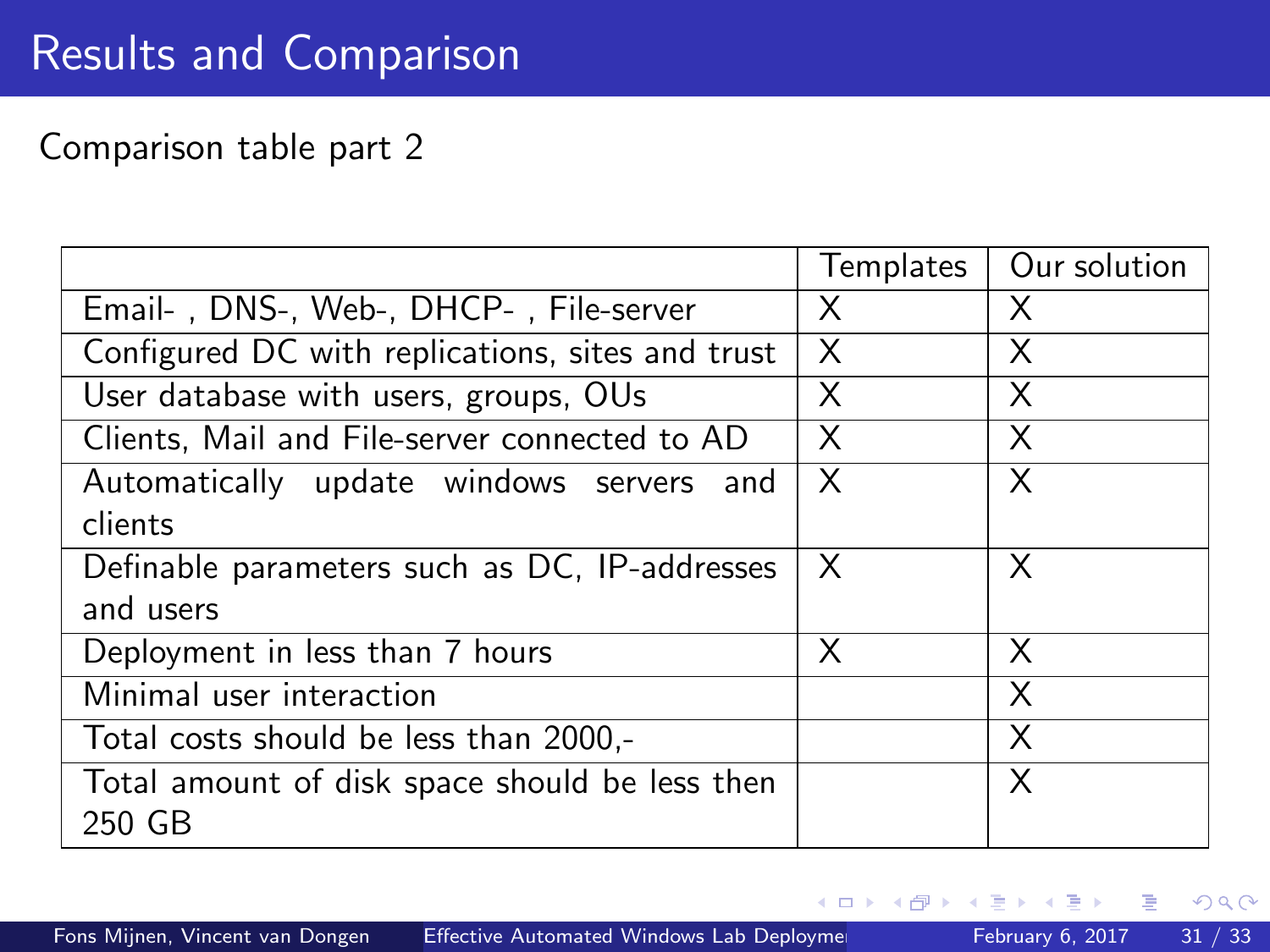This research has shown that it is possible to automate a fast and easy roll-out of a realistic Windows test environment with minimal user interaction by using methods and techniques specified in our prototype.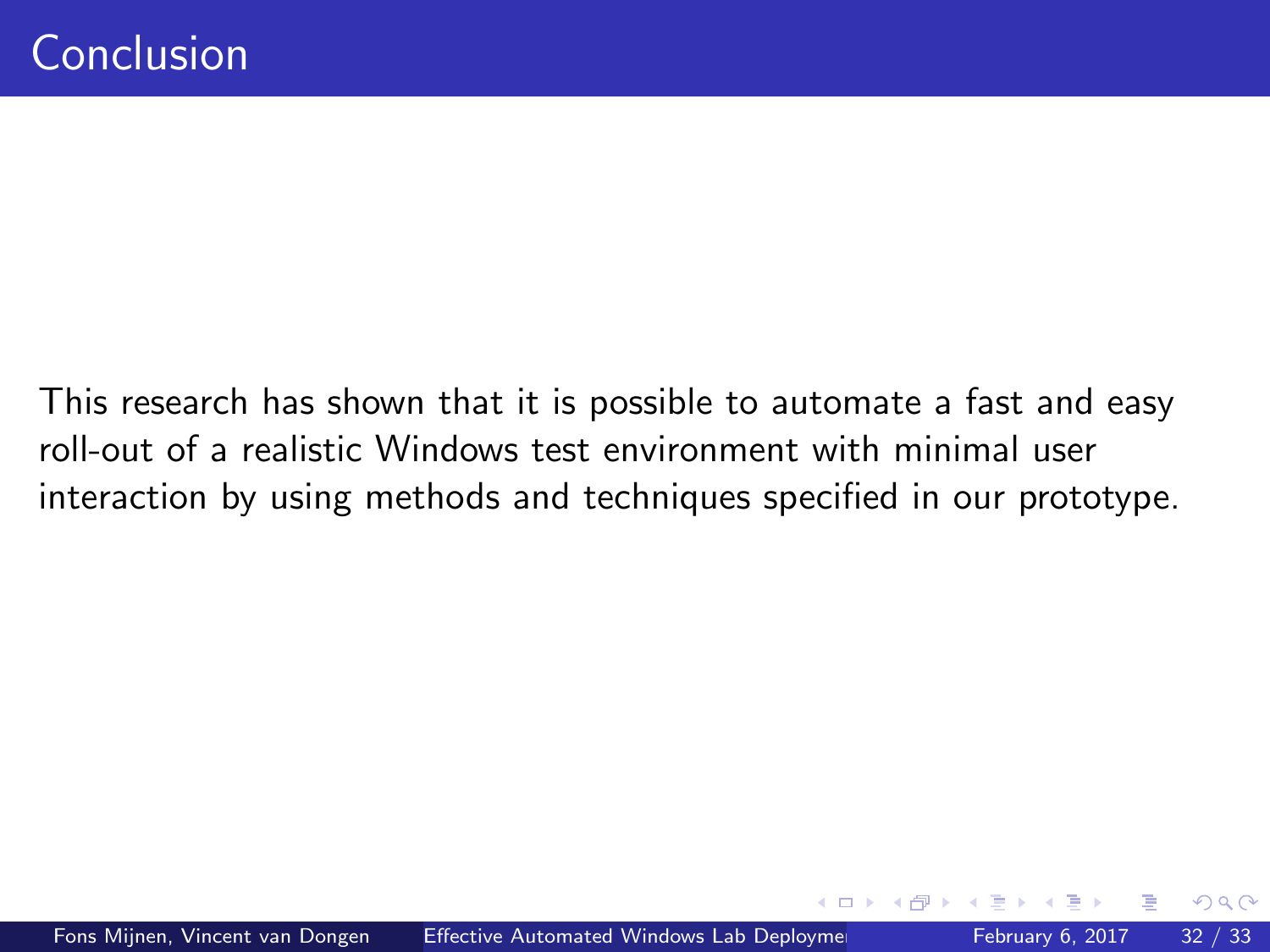We would like to express our gratitude and appreciation towards our supervisors Marc Smeets and Mark Bergman. Their assistance and guidance during the whole research period have been really valuable to us.